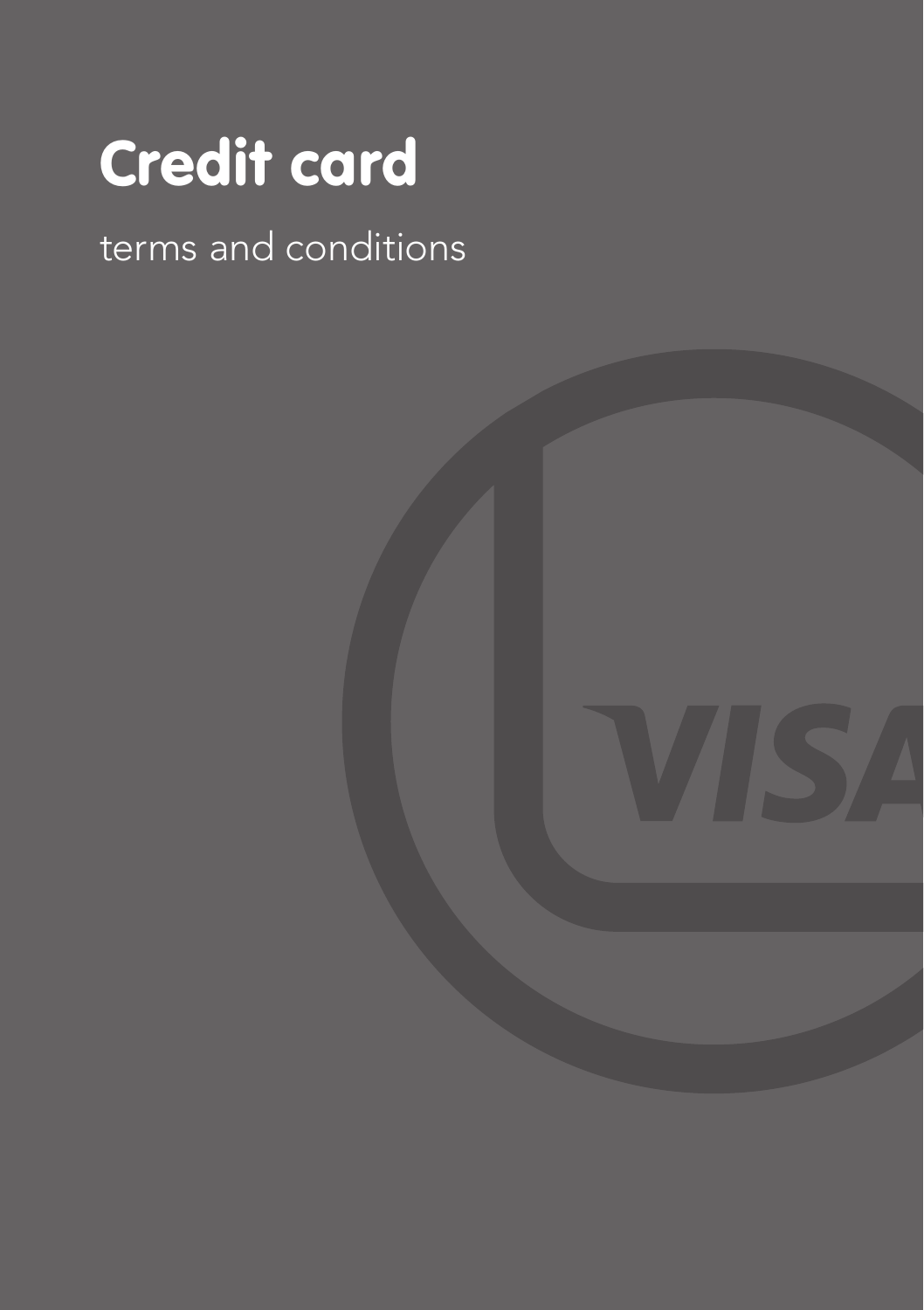# Important information

This document forms part of your Credit Card Contract and should be read with the letter of offer, which also forms part of your Credit Card Contract.

# Conditions of use

The Electronic Access Facilities and ePayments conditions of use section of the Conditions of use Accounts and access document, governs the use of the card. Please read the Conditions of use Accounts and access document carefully – the document contains important information on:

- Your Visa card and PIN Security
- Your liability (where a card is lost, stolen or used without your authority)
- Using the card outside Australia
- Cancellation of the card by you or us
- Dispute resolution
- Internet and Phone banking
- BPAY® bill payments
- Chargebacks
- Foreign currency transactions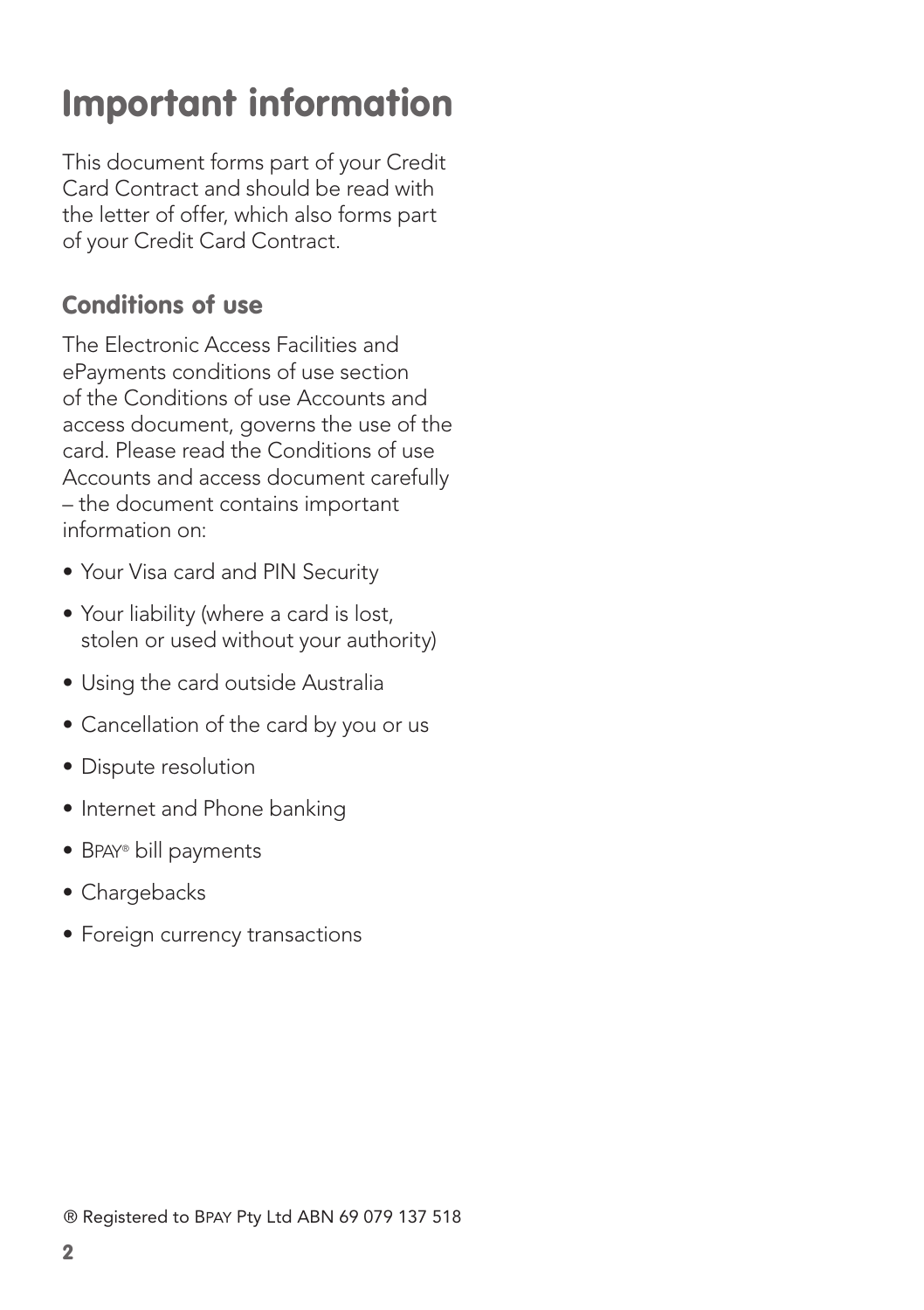# **Contents**

| 1. | Definitions                                                        | 4  |
|----|--------------------------------------------------------------------|----|
| 2. | The credit card contract                                           | 6  |
|    | 3. Account activation and card security                            | 6  |
| 4. | Additional cardholders                                             | 7  |
| 5. | Credit limit                                                       | 8  |
| 6. | Using the credit card account                                      | 8  |
| 7. | Authorisations                                                     | 9  |
|    | 8. Credit card acceptance                                          | 9  |
| 9. | Balance transfer                                                   | 10 |
|    | 10. Interest and Interest Free Period                              | 10 |
|    | 11. Interest rates                                                 | 12 |
|    | 12. Fees and charges                                               | 12 |
|    | 13. Monthly statement                                              | 13 |
|    | 14. Using Visa for foreign currency transactions                   | 13 |
|    | 15. Payments                                                       | 14 |
|    | 16. Application of payments                                        | 15 |
|    | 17. Default                                                        | 16 |
|    | 18. Cancellation of the card by us                                 | 16 |
|    | 19. Termination of the credit card by you                          | 17 |
|    | 20. When a credit card has been cancelled                          | 17 |
|    | 21. Change of address                                              | 18 |
|    | 22. Changes to the contract                                        | 18 |
|    | 23. How we give you notices and other communications and documents | 19 |
|    | 24. Card renewal                                                   | 19 |
|    | 25. No waiver                                                      | 19 |
|    | 26. Assignment                                                     | 19 |
|    | 27. Commissions and related payments                               | 20 |
|    | 28. Evidence                                                       | 20 |
|    | 29. Credit code and other codes                                    | 20 |
|    | 30. Internet banking                                               | 20 |
|    | $31.$ BPAY®                                                        | 21 |
|    | 32. Information statement                                          | 21 |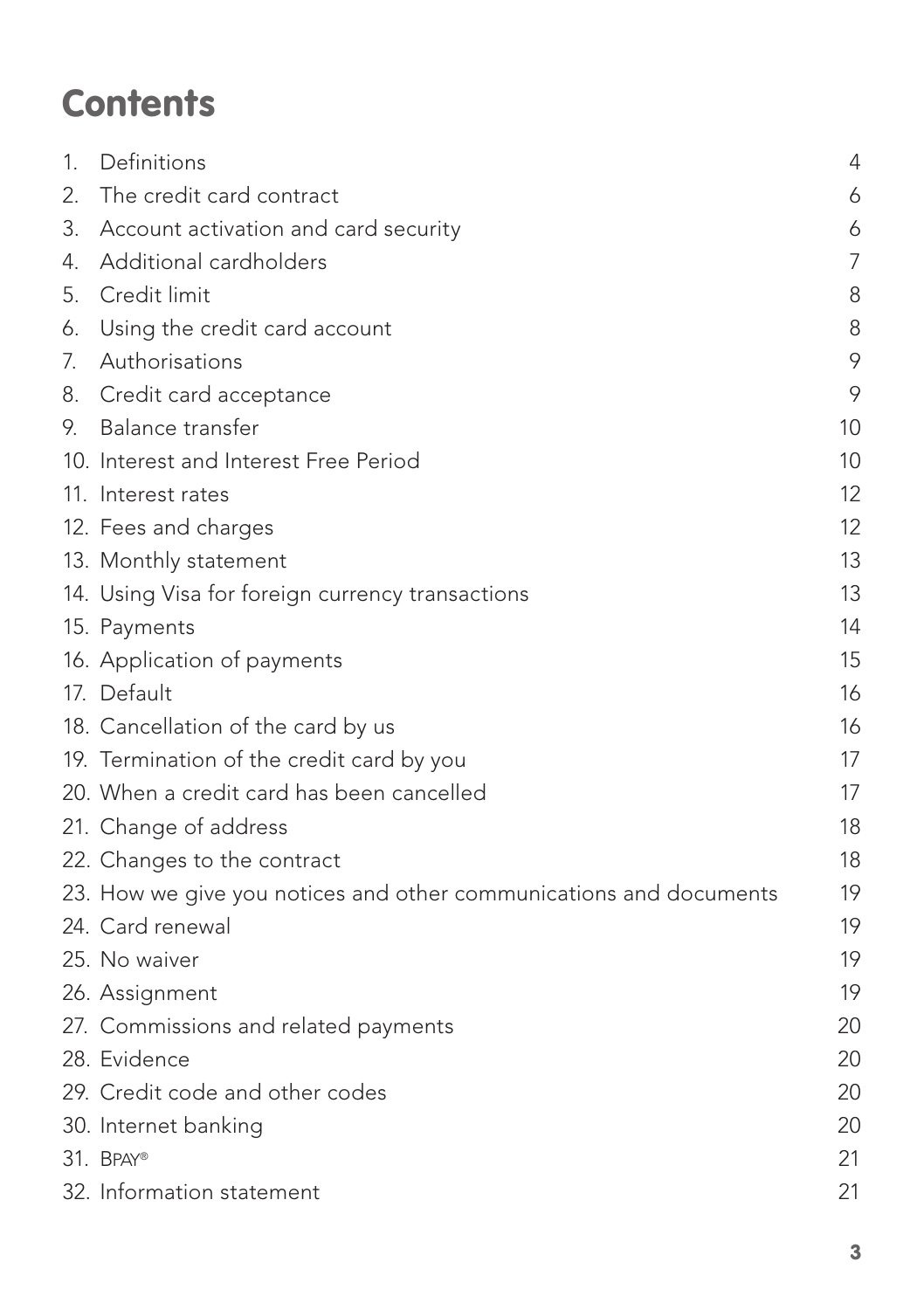# The credit card offer

The credit card is offered to you on the terms and conditions set out in these credit card terms and conditions and in the Financial Table. The terms and conditions govern the use of the card and all transactions on your account.

Please read the Financial Table and these conditions carefully. You should also read the information statement "Things you should know about your proposed credit contract" which appears at the end of these conditions. If you have any questions concerning these documents, please contact us.

(NB. This document does not contain all the information we are required by law to give you before the contract is made. Further information is contained in the Financial Table).

# 1. Definitions

In these terms and conditions and the letter of offer including the financial table:

account means the account we set up to record transactions under the contract.

account holder means the person in whose name the credit card account has been opened.

additional card means a card issued to a person other than you at your request and on your account.

additional cardholder means a person to whom an additional card has been issued.

annual percentage rate means the annual percentage rate or rates set out in the Financial Table and, if varied, the rate as varied.

ATM (or Automatic Teller Machine) is an electronic terminal, which we advise can be used to obtain a cash advance with the use of the card and PIN.

available credit amount means the amount obtained by subtracting from the credit limit:

- the outstanding balance;
- any uncleared funds that have been applied to your account (if any); and
- the amount of all authorised transactions not yet debited to your account.

balance transfer means a transfer to the account, in accordance with clause 9, of an amount you nominate from a credit or charge account held by a cardholder or any other person with another credit provider in Australia.

business day means a day that is not Saturday or Sunday; or a public holiday, special day, or bank holiday in the place concerned.

card means a credit card issued to you or to any additional cardholder for use on the account.

card issuer is Teachers Mutual Bank Limited.

cash advance means a debit to the credit card account (whether or not the credit card account is in credit or in debit):

- which results in you receiving actual cash (whether at a branch or via an electronic terminal or by other means);
- where the funds are used to purchase "quasi-cash" items such as gambling chips or travellers cheques;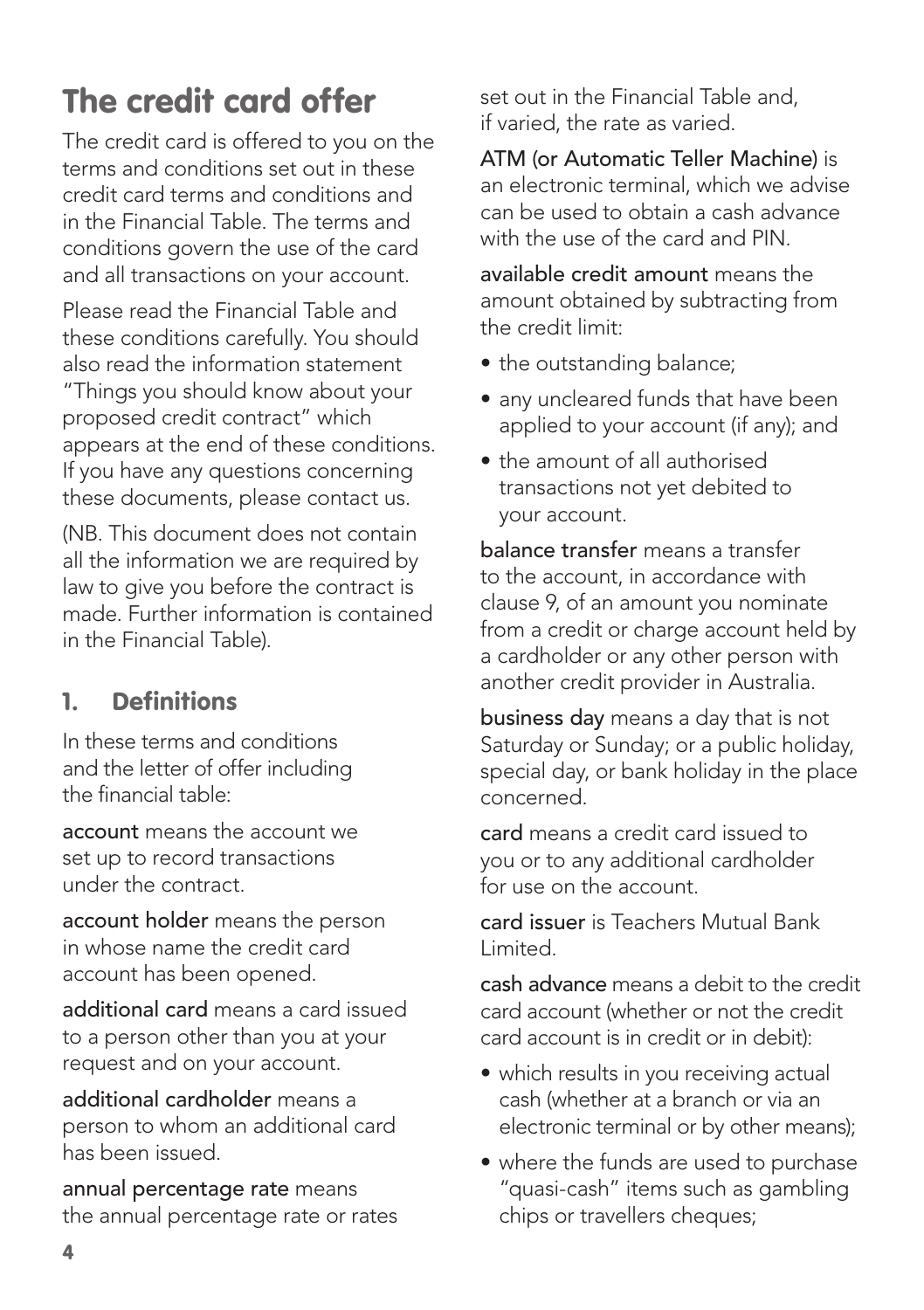- where the funds are used to pay a bill at a branch or via an approved agent of the biller (for example, when funds are used to pay tertiary fees or utility bills);
- where the funds are credited to another account held by you or a third party with us or another financial institution.

closing balance means the outstanding balance as at the end of a statement period as stated on your statement of account.

contract means the credit contract between you and us, comprising these credit card terms and conditions and the letter of offer including the Financial Table.

credit card means the Visa credit card facility offered by us to you in the Financial Table.

Credit Code means the National Credit Code.

credit limit means the credit limit for your account set out in the Financial Table and, if varied, the credit limit as varied.

daily percentage rate means the annual percentage rate divided by 365.

delinquent account means the status of the account when you have not met the payment conditions under the contract.

ePayments Code: ePayments Code issued by the Australian Securities and Investments Commission (ASIC).

effective date means the date a transaction is authorised by you.

EFTPOS (Electronic Funds Transfer Point of Sale) terminal is an electronic terminal which we advise can be used to make purchases with the use of the card.

Financial Table means the financial

table which is set out in the letter of offer we sent you advising of our approval of your application for the card. It forms part of your contract with us.

end of the day means the time we treat as being the end of the day for our end of day transaction processing on your account.

inactive account means a credit card account that has not been operated on either by deposit or withdrawal for a period of 24 months.

minimum monthly payment means the amount determined in accordance with clause 15.2. It will be included in the "Minimum payment" area of your statement of account.

merchant means a business which accepts the card as payment for goods and services.

mobile wallet app means mobile device software which allows you to register a card and undertake transactions using the software and device (for example, Apple Pay, Google Pay and Samsung Pay).

outstanding balance means the total of all transaction types debited to your account whether on an effective date or a posting date and includes any closing balance not paid.

overdue amount means any amounts that remain unpaid from previous statements of account.

overlimit amount means the amount by which, at any time, the outstanding balance of the credit card account exceeds the approved credit limit.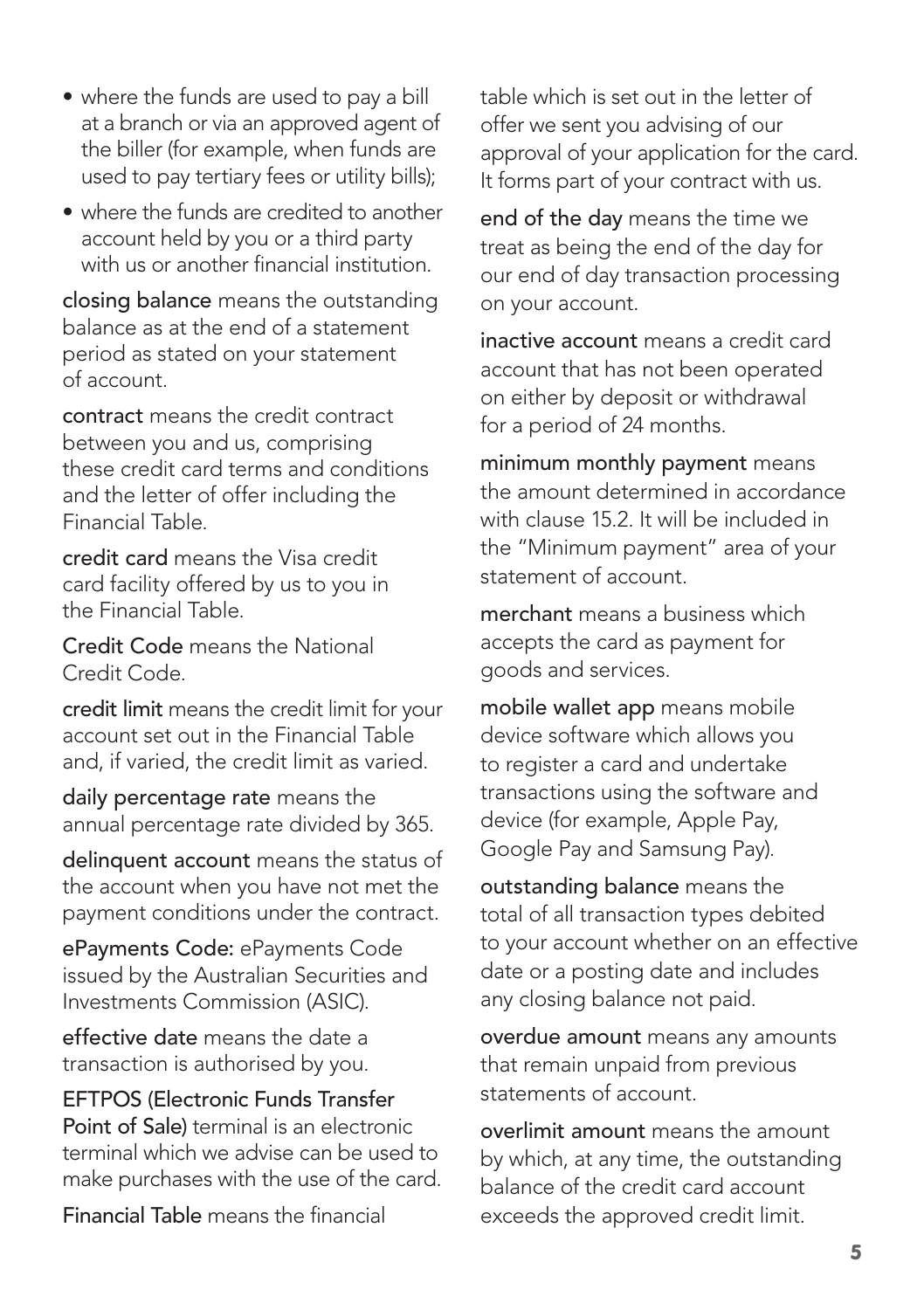PIN means Personal Identification Number which is issued to you by us for use with the card at an ATM or EFTPOS facility.

process date means the date we process a transaction to your account and appears in the date column within a statement of account.

purchase means any transaction (other than a cash advance) with a merchant, the payment for which is authorised by a cardholder to be made on the account and includes an order made for goods or services which are not taken.

statement due date means the date stated on your statement of account when you must make a minimum monthly payment.

transaction types means the classification we give to transactions for the purposes of calculating interest as described in clause 10.

"we, us, our or Teachers Mutual Bank, Firefighters Mutual Bank, UniBank and Health Professionals Bank means Teachers Mutual Bank Limited ABN 30 087 650 459 AFSL/Australian Credit Licence 238981.

you, your means the account holder and includes a reference to any cardholder authorised by you to access and/or operate your credit card account with the intent that you shall be liable for any use of the card/s in respect of your account and for any failure on the part of any such third party to observe these terms and conditions.

# 2. The credit card contract

We are the credit provider for this credit card contract. You accept our offer to provide credit on the terms and conditions in the credit card contract when the credit card account is first used. For example, when you first use your credit card, have a balance from a different credit card account transferred to this credit card account or make a payment to the credit card account.

#### 3. Account activation and card security

- 3.1 A card can only be used if it has been activated and the card has been signed by the cardholder. A card is only valid for the period printed on it. It cannot be used before its commencement date or after its expiry date.
- 3.2 Your account is a single account for all cards which may be issued under the contract.
- 3.3 The card will be activated when you do whichever one of the following we request you to do to activate the account:
	- communicate with us to activate your card; or
	- activate your account via internet banking or phone banking.
- 3.4 Subject to these terms conditions you are liable to pay us the outstanding balance of the account including amounts incurred by an additional cardholder. You must ensure that all cards are used in accordance with these terms and conditions.
- 3.5 You must notify us immediately you become aware that a card is lost, stolen or used without your authority, or the authority of an additional cardholder by: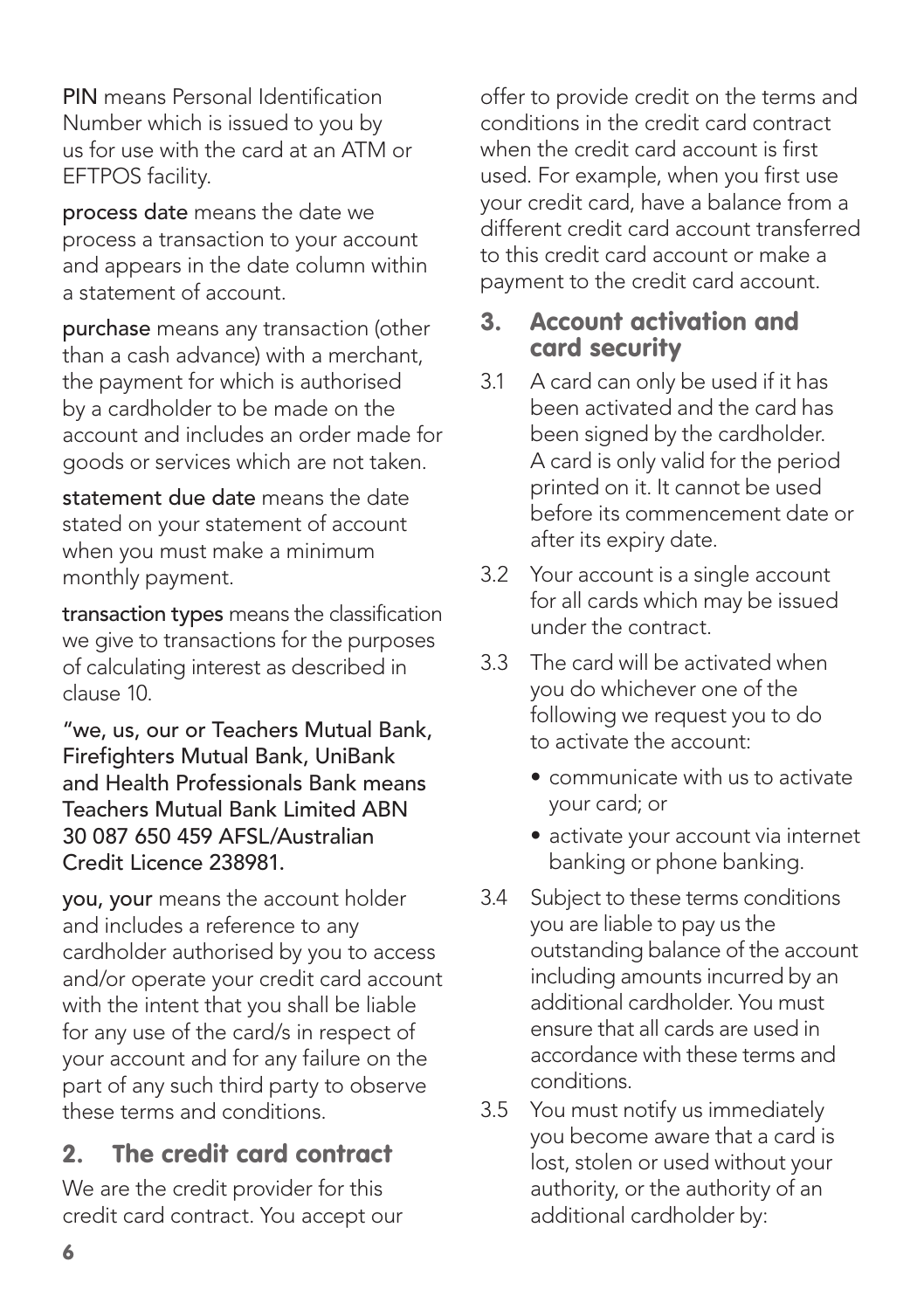- telephoning us on 13 12 21, 24/7; or overseas +1 303 967 1090; or
- advising any financial institution that displays the Visa logo.

Delay in notifying us may increase your liability.

- 3.6 If a card is used (in cases not involving an ATM) without your authority or the authority of an additional cardholder, you may be liable for that use before you advise us about it, up to your credit limit.
- 3.7 If the card is used (in cases involving an ATM) without your authority or the authority of an additional cardholder, your liability is set out in Conditions of use Accounts and access document.
- 3.8 Where we allow a cardholder to register a card in a mobile wallet app, depending on the mobile wallet app used, the cardholder may be able to use the mobile wallet app to conduct transactions even if the cardholder has not yet received the card or PIN or the card has not been activated by cardholder. This includes where we issue a replacement card to replace a card which has been damaged, lost or stolen or which has expired.

# 4. Additional cardholders

4.1 We may issue an additional credit card to any person you nominate, provided that person is over the age of 18 years.

- 4.2 You are responsible to us for the operation by an additional cardholder of the credit card account. If any additional cardholder does not comply with the credit card contract, you will be liable to us. You should therefore ensure that each additional cardholder receives a copy of the credit card contract and reads and understands it.
- 4.3 You acknowledge and agree that any additional cardholder can:
	- operate the credit card account in the same way that you can (however, an additional cardholder cannot ask us to increase the credit limit or nominate another person to receive an additional credit card); and
	- access financial information about the account including information relating to transactions, the account balance, the available credit amount and the minimum monthly payment.
- 4.3.1 You can cancel the additional card by notifying us. You should take all reasonable steps to have the additional card returned to us and the additional cardholder remove the additional card from any mobile wallet apps the additional card has been registered in. If you cannot retrieve or destroy the additional card or ensure that the additional cardholder has removed the additional card from any relevant mobile wallet apps, you should ask us to put a stop on the card.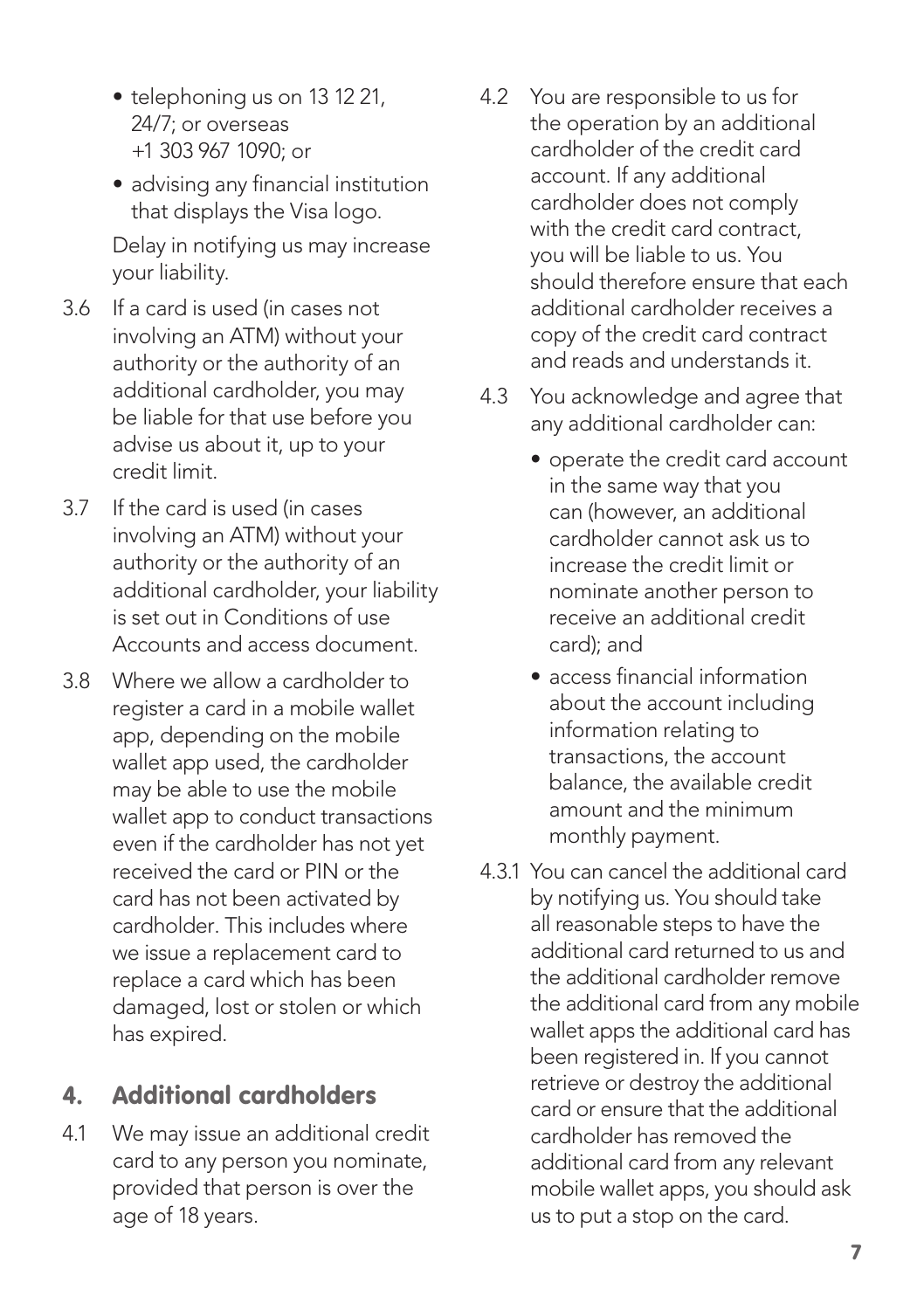4.3.2 You will not be liable for the continued use of the additional card from the date you have advised us that you want it cancelled and have taken all reasonable steps to have the additional card returned to us. What constitutes taking all reasonable steps will vary depending on the particular circumstances. At a minimum it will require you to contact the additional cardholder, if at all possible, and request them to surrender the additional card to you.

# 5. Credit limit

- 5.1 Your credit limit is set out in the letter of offer. The minimum credit limit is AUD 1,000 and the maximum credit limit, subject to lending criteria and approval, is AUD 25,000. You can ask us to increase the credit limit up to the maximum credit limit at any time. We are not required to agree to any such request.
- 5.2 Your credit limit is the maximum amount of credit you may obtain on your account. Your account balance must not exceed your credit limit. Any amount in excess of the credit limit must be paid to us immediately.
- 5.3 We may reduce the credit limit on the balance of your account at any time. We do not have to notify you beforehand but we must notify you as soon as practicable afterwards.
- 5.4 You can ask us to decrease the credit limit down to the minimum

credit limit at any time. We will take reasonable steps to give effect to your request as soon as practicable. Reasonable steps may include for example telling you that you must first repay any outstanding balance down to your requested credit limit before we can give effect to the request. Our website contains such information.

- 5.5 If you request to decrease your credit limit, you may do so to the minimum credit limit. If you request an increase in your credit limit, such requests may only be in multiples of \$500 from the minimum credit limit.
- 5.6 Any withdrawal, transfer or payment from the credit card account will be made firstly from any positive balance (indicated by 'Cr' on your statement) and secondly from any available credit in the credit card account.

# 6. Using the credit card account

- 6.1 You must not use the credit card account for any unlawful purpose, including the purchase of goods or services prohibited by the laws of the jurisdiction you are in.
- 6.2 The maximum daily ATM cash advance amount for the account is AUD\$1,000. However, some financial institutions may impose a lower maximum and/or a minimum amount.
- 6.3 A cardholder may request a balance transfer in accordance with clause 9.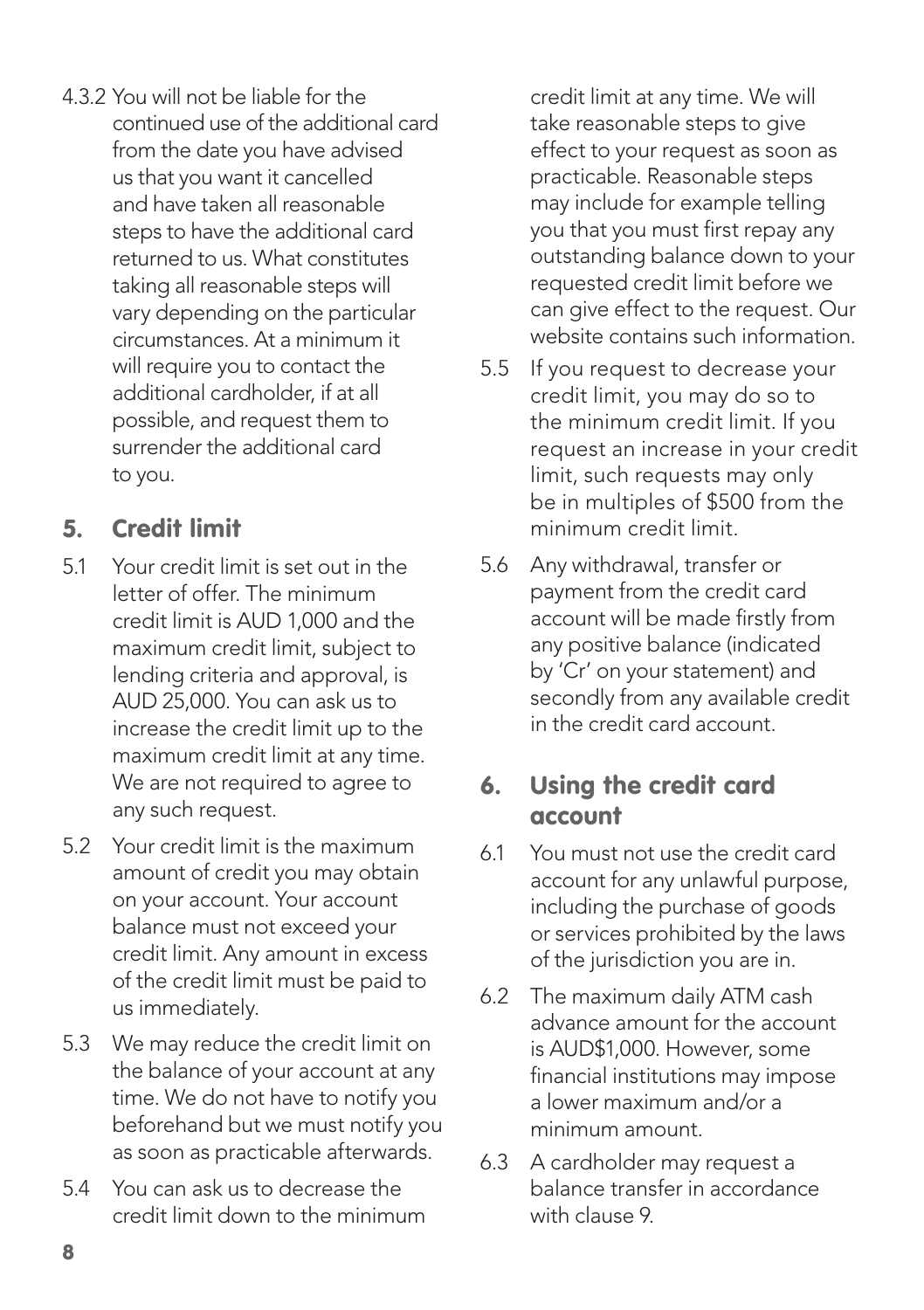- 6.4 Cash advances from ATMs will only be available upon entry of the correct PIN in conjunction with the use of the card.
- 6.5 We may choose at any time not to authorise a transaction. We shall not be liable to you or anyone else for any loss or damage resulting from our refusal to authorise a transaction and you indemnify us in respect of any such loss.
- 6.6 You agree that we can debit the credit card account with all transactions authorised by you.

Transactions can be authorised by:

- using your credit card (including through a mobile wallet app), alone or together with your PIN, at any electronic terminal;
- providing the credit card account details to a merchant or to any other party to whom payment is to be made, either directly or via a third party, in a manner acceptable to us, for example, over the phone or online.
- 6.7 You can authorise a transaction for either a particular amount or for particular goods or services. For example, if you hire a car, you may authorise a transaction for both the rental and any additional costs, such as the cost of any damage to the vehicle.

6.8 When you authorise a transaction:

• you are confirming the validity of the amount of the transaction, that is, the transaction correctly represents the purchase price of

the goods or services obtained, or the amount of the cash advance;

- you agree to pay (in Australian dollars) the amount of that transaction; and
- you agree that we provide you with credit equal to the amount of the transaction on the date on which you make the transaction provided that it does not exceed the credit limit.

# 7. Authorisations

- 7.1 Before any transaction is made, the merchant or other person involved in the transaction may obtain an authorisation for the transaction. This authorisation is for the purpose of establishing that there are sufficient funds available in the credit card account for the transaction.
- 7.2 Once the authorisation is obtained, we may reduce the amount of available funds in the credit card account. If the purchase or other transaction is not completed, the amount of available funds in the credit card account may continue to be reduced for up to five business days after the authorisation is obtained.

# 8. Credit card acceptance

8.1 Financial institutions and merchants displaying the Visa symbol will normally honour your credit card. However, credit card promotional material displayed on any premises cannot be taken as a warranty by the financial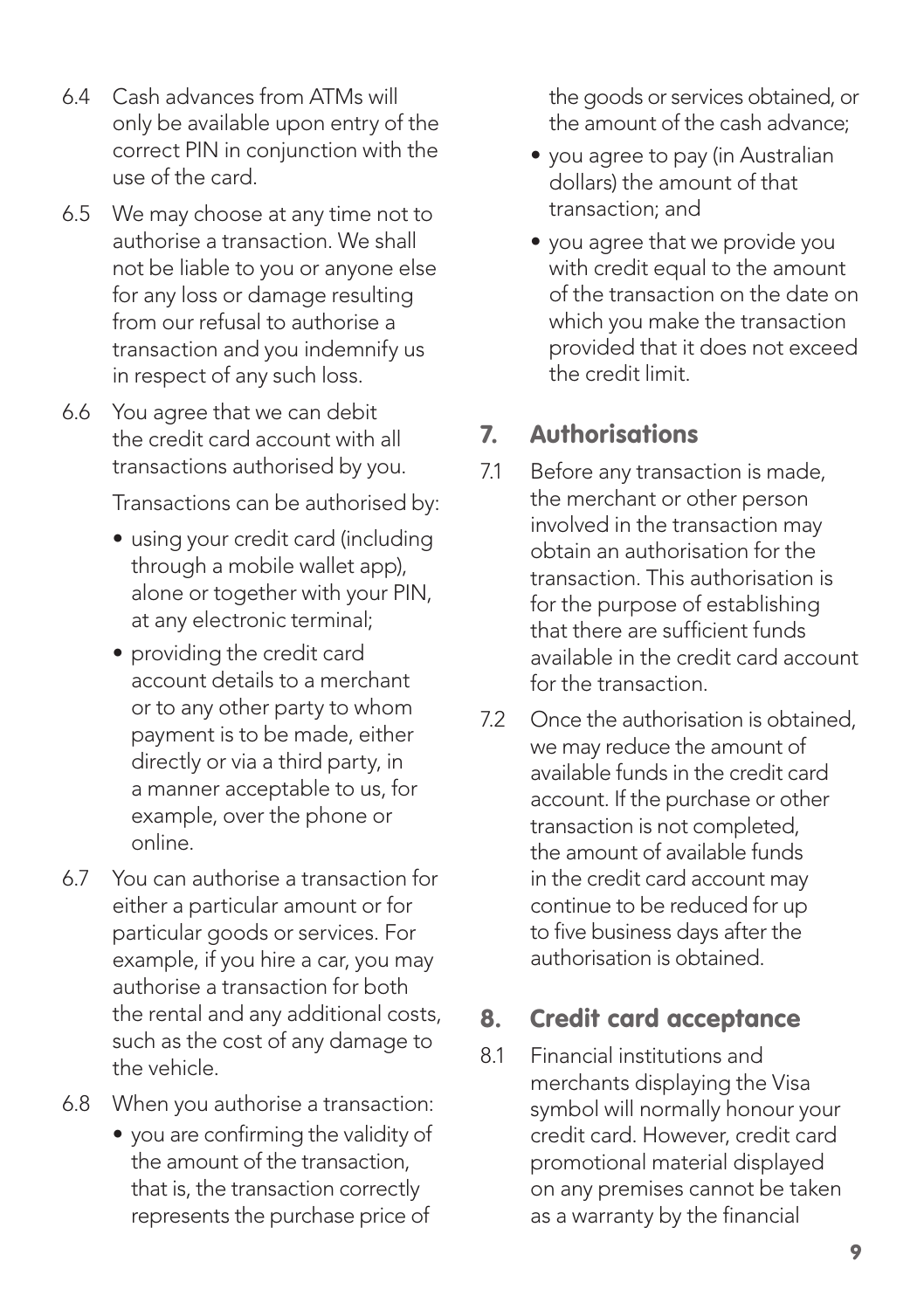institution, merchant or any person carrying on business there that all goods and services available at those premises may be purchased with the credit card.

- 8.2 The price the merchant charges for goods and services purchased using the credit card account may vary from the price a merchant charges for the same goods and services purchased with cash.
- 8.3 Unless required to do so by law, we do not accept any liability:
	- if any financial institution or merchant displaying a Visa symbol refuses to accept or honour a credit card; and
	- for goods and services purchased with a credit card.
- 8.4 Any complaints about goods and services purchased with a credit card must be resolved directly with the merchant concerned

# 9. Balance transfer

- 9.1 You may transfer the balance of a credit or charge account from another credit provider to your account if we agree to the transfer and if:
	- the balance of your account after the transfer will not exceed your credit limit; and
	- the amount transferred is not less than \$500; and
	- your account is not a delinquent account.
- 9.2 We may refuse or limit a transfer at our discretion.
- 9.3 We will not be liable for any overdue payment or interest incurred on the account when transferring the payment to the organisation nominated. You must pay interest charged by us on balance transfers at the applicable annual percentage rate. Interest applies from the date of funding your balance transfer request, until you repay the transferred amount in full.
- 9.4 In authorising us to transfer any funds to pay an outstanding balance from another credit/ store card account(s), it is not our responsibility to arrange closure of the account(s). This is your responsibility.
- 9.5 Once your balance transfer has been forwarded to the organisation you have nominated, no responsibility will be accepted by us for delays in processing the payment.
- 9.6 We may, at our discretion, require you to cancel your credit card or charge account with the transferring credit provider as a condition of transfer.

### 10. Interest and Interest Free Period

#### 10.1 Credit card use and transaction types

You can use your credit card and account for:

- purchases;
- cash advances; and
- balance transfers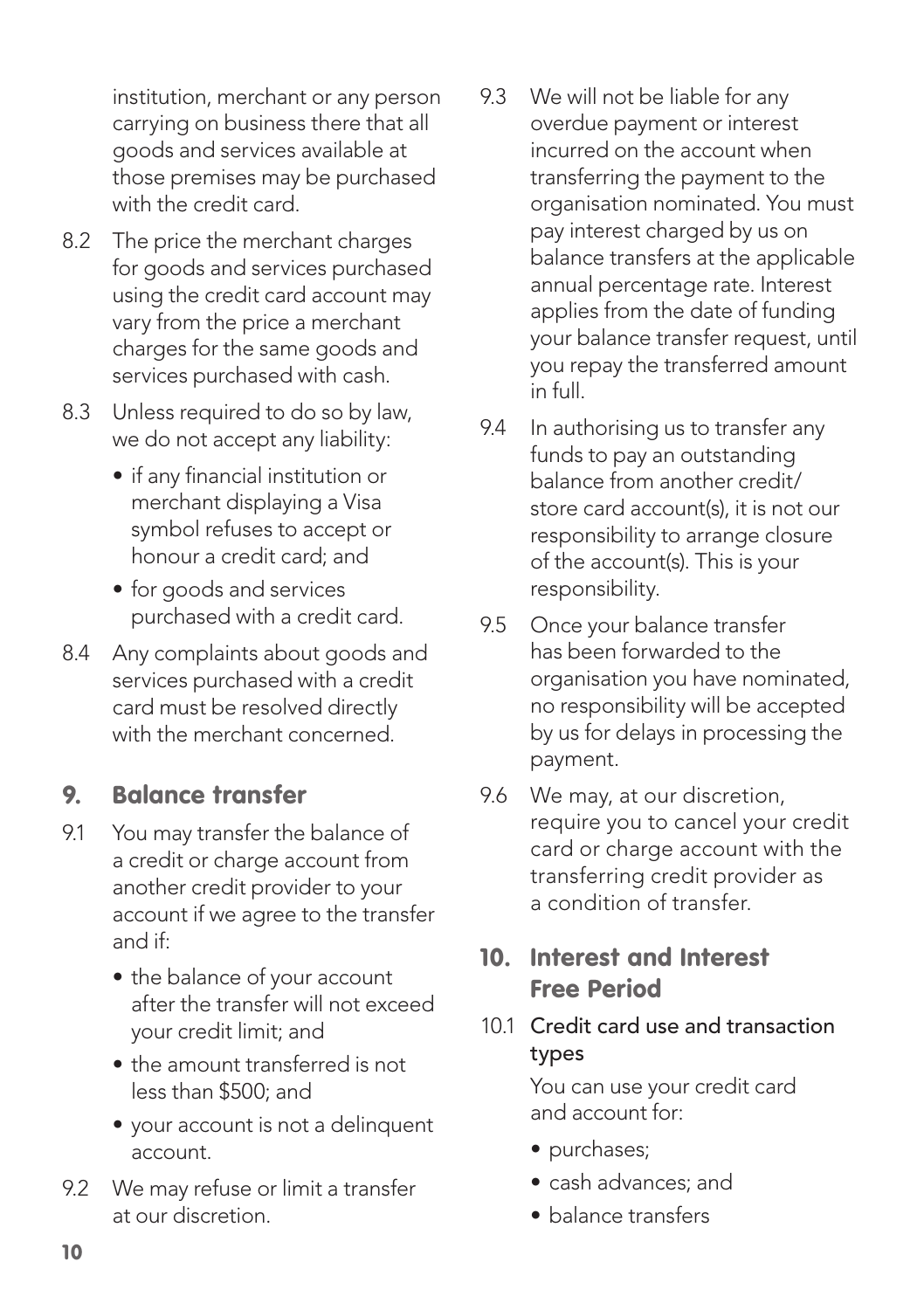For the purpose of calculating interest we classify transactions to your account by the following transaction types:

- purchases:
- cash advances;
- balance transfers; and
- interest and fees (includes any other amount that is not a purchase, cash advance or balance transfer)

#### 10.2 Calculating interest on all transaction types

Subject only to clause 10.4 (interest free days on purchases), we will charge interest on all transaction types debited to your account by applying the daily percentage rate to the outstanding balance at the end of the day until (but not including) the date the outstanding balance is paid in full.

Transaction types are debited to your account and form the outstanding balance, from the earlier of the effective date or the process date.

If a transaction type occurs in a prior statement period but is not posted to the account until the next statement period, the effective date of the transaction will not be earlier than the commencement of the statement period in which it is posted.

#### 10.3 Debiting Interest

We will debit interest charges to your account on the closing day of each statement period. We will also debit interest on the day we close your account. Your interest

charges are comprised of the total of interest charges on the outstanding balance.

#### 10.4 Interest free days on purchases

a) If the closing balance is in debit then if you pay the closing balance in full on or before the statement due date we will not charge interest on your purchases from the date of your first purchase in the current statement period to your statement due date for the current statement period.

 If the closing balance is nil or is in credit, then we will not charge interest on your purchases from the date of your first purchase in the current statement period to your statement due date for the current statement period.

 If interest free days apply, they only apply to purchases. There are no interest free days for other transaction types.

b) The length of an interest free period for a purchase may be up to 55 days provided you continue to pay the closing balance in full on or before the statement due date. If you do not pay the closing balance in full on or before the statement due date, the interest free period ceases from the end of that statement due date. From the day after that statement due date interest will be charged on the outstanding balance until the outstanding balance is paid in full.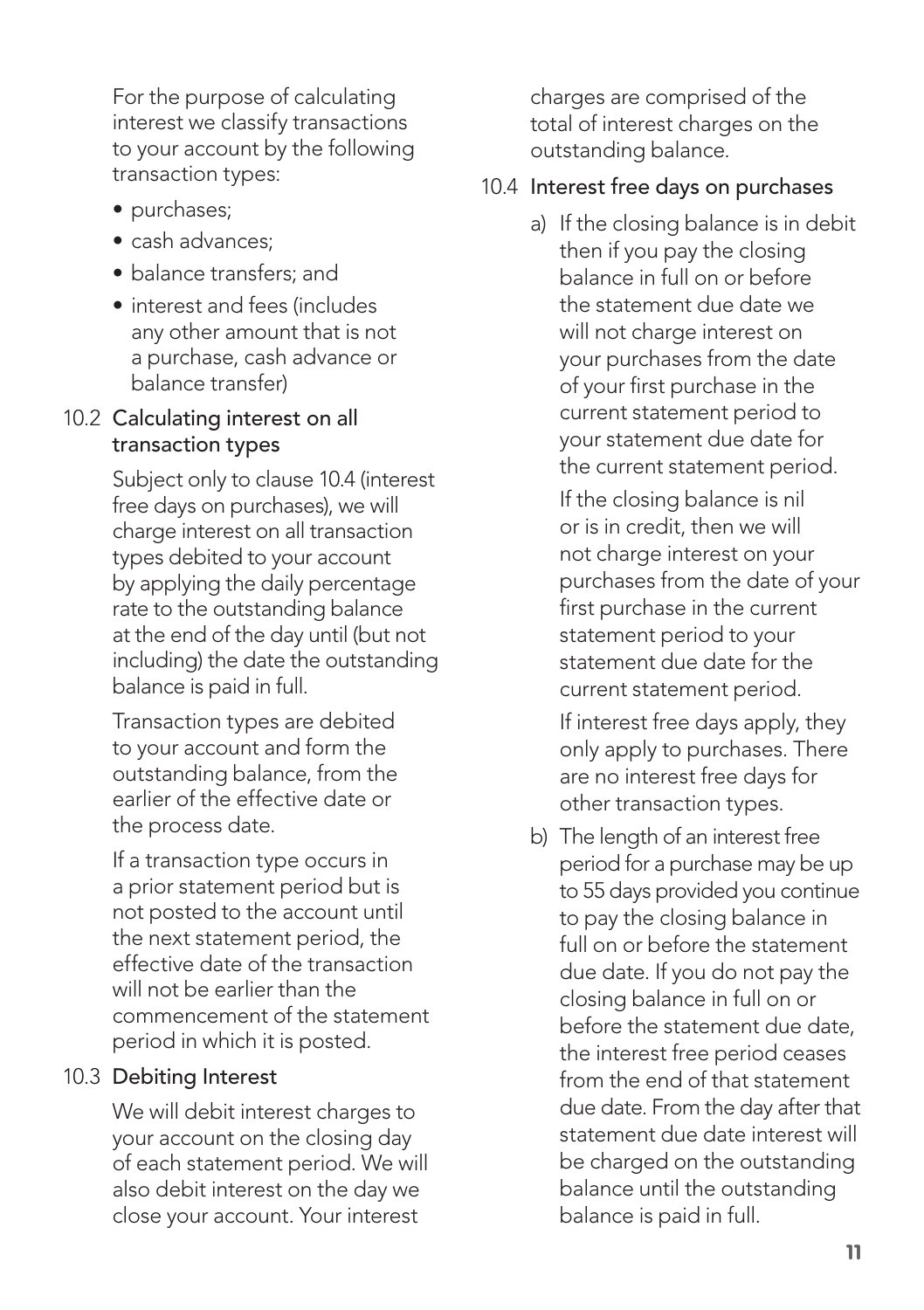- c) If you have lost interest free days, we will waive charging interest for up to 55 days on new purchases made in a new statement period after that loss provided you pay either:
	- the closing balance for the previous statement period in full on or before the statement due date that occurs in the statement period in which those new purchases were debited to your account or
	- the outstanding balance in full on or before the statement due date that occurs in the statement period in which those new purchases were debited to your account.

If you do not do either, interest will be charged on those new purchases from the date they were debited to your account.

#### 10.5 How to regain your interest free purchases as soon as possible

You can regain your interest free purchases as soon as possible by paying the earlier of:

- the outstanding balance in full or
- the closing balance in full on or before the statement due date.

# 11. Interest rates

The annual percentage rate that applies to the account is set out in the letter of offer. When we have approved your credit card application, we will advise you of the annual percentage rate used

to calculate the interest charges on the credit card account.

The statement of account also sets out the annual percentage rate. If any changes are made to the annual percentage rate, you will be given notice in accordance with clause 22.

### 12. Fees and charges

- 12.1 We reserve the right to charge the credit card account with fees and charges for the provision and operation of the credit card account. The fees and charges applicable to the credit card account are those shown in the letter of offer and in our Fees and charges brochure as varied from time to time.
- 12.2 We are also irrevocably authorised to debit any applicable credit fee or charge to the credit card account.
- 12.3 The monthly statement of account will detail all fees and charges applied to the credit card account during the relevant statement period.
- 12.4 Any government duties, taxes, rates or other charges incurred in respect of receipts or withdrawals made to or from your credit card account will be payable by you.
- 12.5 Any fee or charge in foreign currency will be converted into Australian dollars in accordance with clause 14.
- 12.6 All fees and charges debited to your account will be payable by you in accordance with clauses 15 and 16.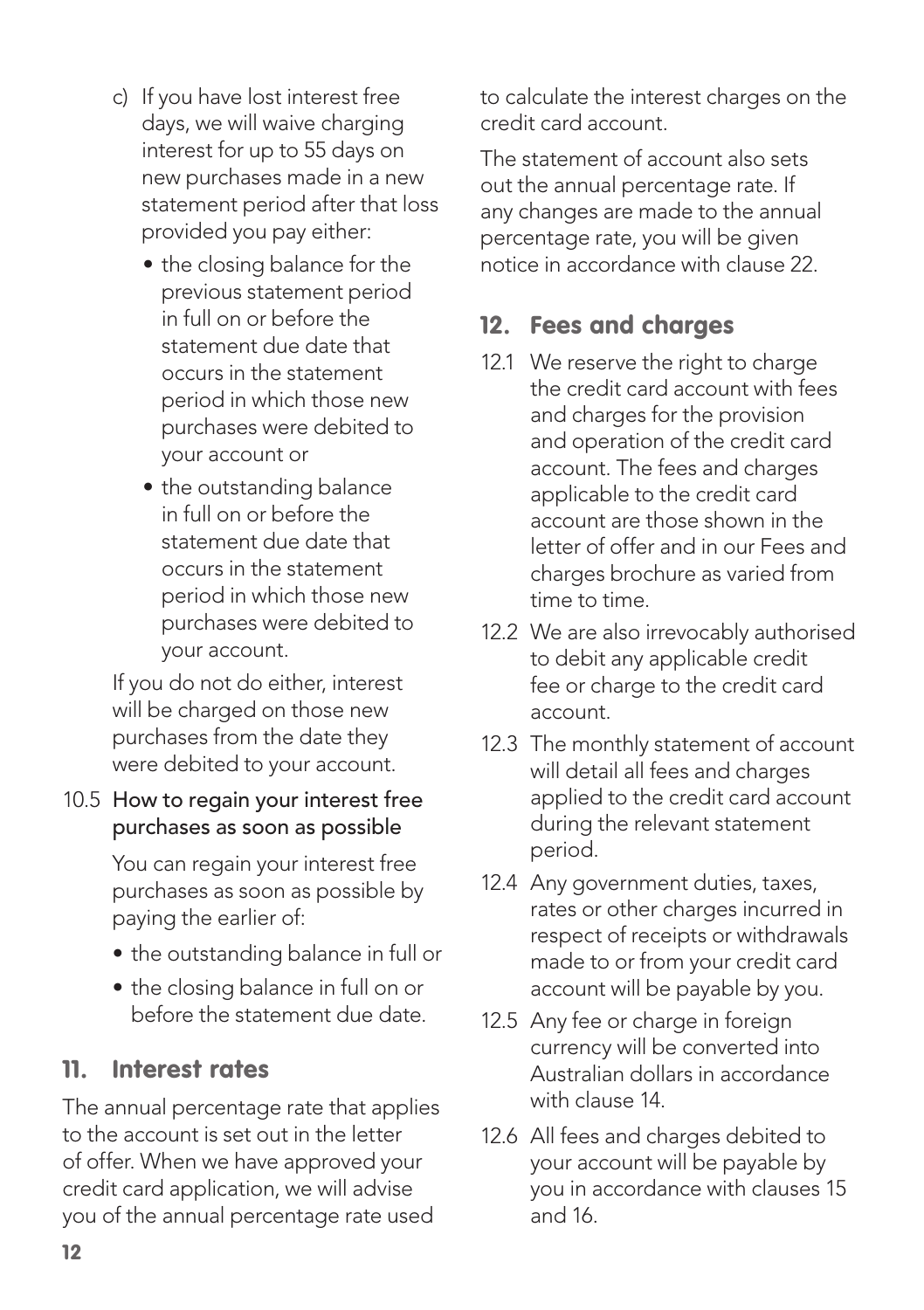# 13. Monthly statement

- 13.1 We will give you a statement of account each month where there is any financial activity or a balance on the account or at least every six months by making it available for you to view and download in internet banking.
- 13.2 You may elect to also be sent statements of account in paper form by post at any time by changing your communication preference in internet banking or contacting us. If you make this election, the Paper Statement Fee specified in the Financial Table will be payable and you will also be taken to have elected to receive notices and other communications and documents relating to your credit card and this contract in paper form by post for the purposes of clause 23.3. If you have not given us electronic contact details, we may treat you as having elected to receive statements of account in paper form by post until you provide electronic contact details to us.
- 13.3 Unless you have elected to receive statements of account in paper form by post, we will notify you electronically (for example by email, SMS text message, message in internet banking or our mobile banking application) when we make a new statement of account available for you in internet banking.
- 13.4 Even when you have elected to receive statements of account in paper form by post, we may notify

you electronically when we make a new statement of account available for you in internet banking.

- 13.5 Each debit and credit to your account takes effect on the date we assign to it which will be the effective date (the date you authorise a transaction) or if there is no effective date then the process date (the date we process a transaction to your account). If a transaction occurs in a prior statement period but is not posted to the account until the next statement period, the effective date of the transaction will not be backdated further than the commencement of the statement period in which it is posted.
- 13.6 You should check each statement of account and tell us before its due date of any entry in the statement which you dispute.
- 13.7 You may request a copy of any statement of account at any time subject to any fee payable under this contract.

# 14. Using Visa for foreign currency transactions

14.1 All transactions made in foreign currency (irrespective of where the transaction occurs) on the Visa card will be converted into Australian currency by Visa Worldwide, and calculated at a wholesale market rate selected by Visa from within a range of wholesale rates OR the government mandated rate that is in effect one day prior to the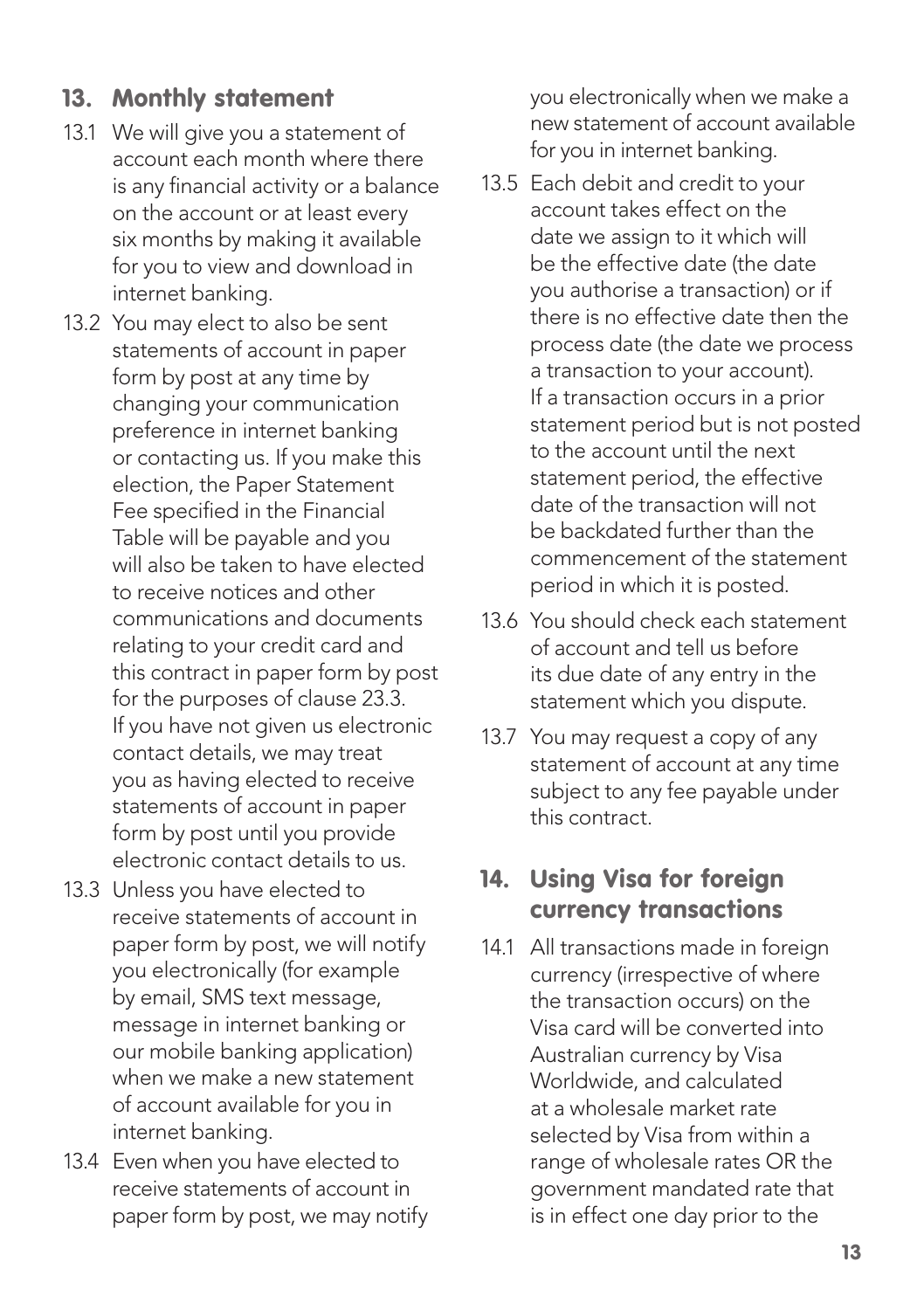Central Processing Date (that is, the date on which Visa processes the transaction).

- 14.2 All transactions made in a foreign currency (irrespective of where the transaction occurs) on the Visa card are subject to a currency conversion fee payable to Cuscal Limited as the principal member of Visa Worldwide under which we provide you with the card. Please refer to the Fees and charges brochure for the current currency conversion fee.
- 14.3 Some overseas merchants and ATMs charge a surcharge for making a transaction using your Visa card. Once you have confirmed the transaction you will not be able to dispute the surcharge. The surcharge may appear on your statement as part of the purchase price.
- 14.4 Before travelling overseas, you or an additional cardholder should consult us to obtain Visa card hotline telephone numbers for the country of destination.
- 14.5 A cardholder must comply with all applicable exchange control and tax laws governing the use of the card and you indemnify us against liability, loss, fees, charges or costs arising as a consequence of a failure to comply with them.
- 14.6 Some merchants and terminals allow the cardholder the option at the point of sale to convert the transaction into Australian dollars at point of sale. This is known as "Dynamic Currency Conversion."

Please note that if you choose this option, then once you have confirmed the transaction you will not be able to dispute the exchange rate applied.

*Please also note: "transaction" includes any transaction in a foreign currency whether in Australia or overseas, such as purchasing goods or services at VISA outlets, making ATM withdrawals and payments via phone or online banking.*

#### 15. Payments

- 15.1 You must pay us immediately upon receipt of your statement of account:
	- the amount (if any) by which the closing balance exceeds the credit limit; and
	- the amount (if any) of any minimum monthly payment which remains unpaid from a previous statement of account (shown as "overdue amount due now" in the statement of account).
- 15.2 You must also pay us by the statement due date the amount of a minimum monthly payment (if any) for the month in respect of which the statement of account is issued. The minimum monthly payment for that month will be:
	- 3% (rounded up to the nearest dollar) of the closing balance.
- 15.3 Your statement of account will include all amounts owing under clause 15.1 and 15.2 in the "Minimum payment due" amount on the statement.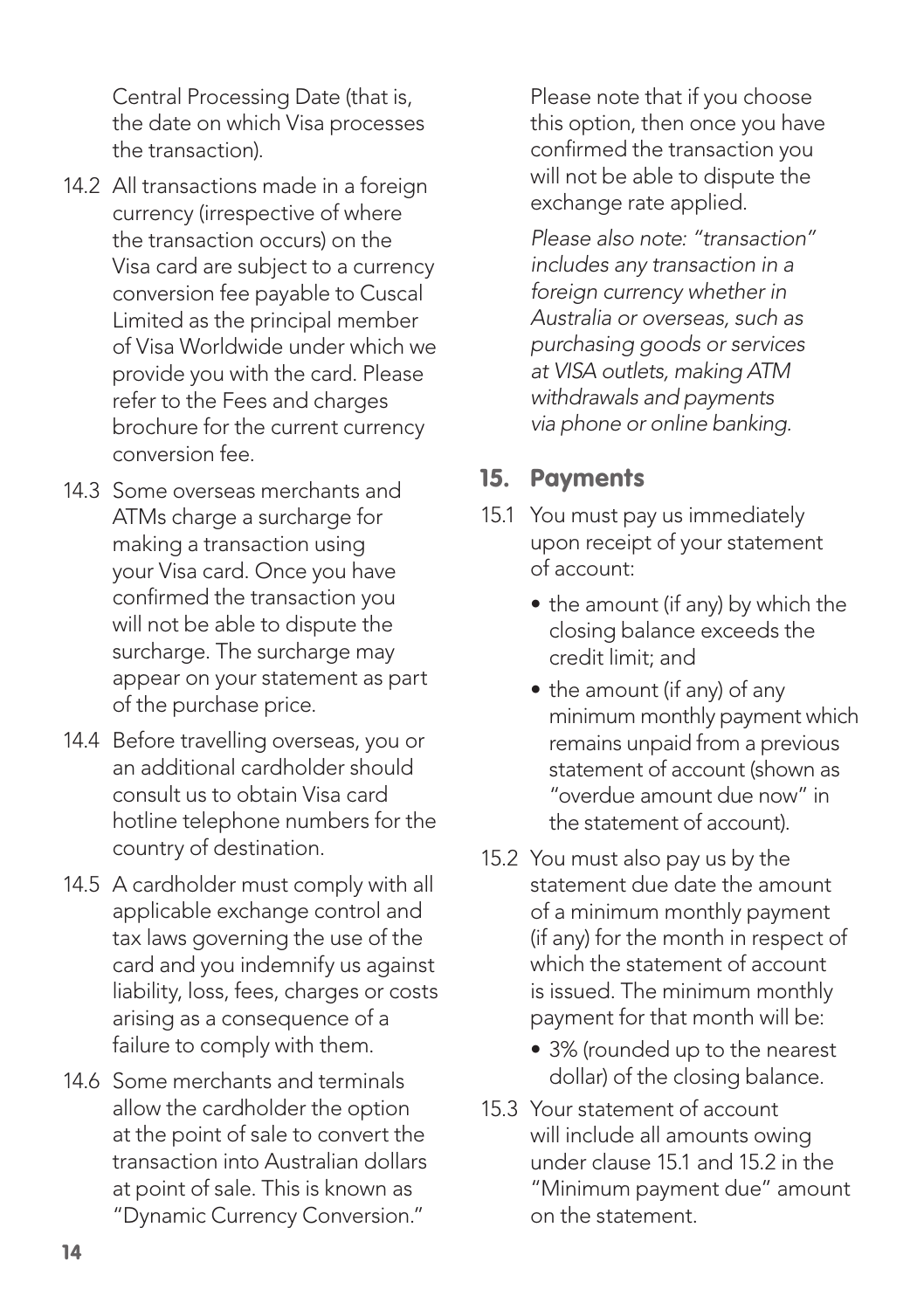- 15.4 You may pay us as much as you wish towards the closing balance of the statement of account in addition to the amounts referred to in clauses 15.1 and 15.2. Subject to clause 10, if the closing balance is paid in full, you may be entitled to an interest-free period in respect of certain transactions.
- 15.5 A payment to the account can only be made in Australia and in Australian dollars.
- 15.5.1 If you will be overseas when a payment is due, it will be necessary for you to arrange for payments to be made to the account in Australia in your absence.
- 15.6 Please note that a reversal or refund of charges to the credit card account is not a payment to the credit card account.
- 15.7 A payment will not be treated as made until the date we credit the payment to the account in the ordinary course of business. If paying by mail you should allow adequate time for the payment to reach us before the statement due date. (The proceeds of any payment made by cheque or other instruction will not be available to increase your available credit amount until honoured).
- 15.8 If the statement due date is not a business day, the payment must be made on or by the last business day immediately before the statement due date.
- 15.9 If your cheque or other payment instrument is not honoured in full when first presented or if your payment through the Bank@Post™

system is not honoured in full, the payment will not constitute a valid payment and you will be charged the payment dishonour fee.

- 15.10 We may process transactions received by us on a particular day in any order we see fit. This means that the order of processing transactions on a day may vary from the order in which transactions are made on that day or are received by us on that day.
- 15.11 If you must make a payment or do any other thing on or by a day under these credit card terms and conditions, you must do so by 5pm (in New South Wales) on that day or, if we have notified you of another time, that time.

# 16. Application of payments

We will apply your payments to the closing balance in the latest statement to amounts included in that balance that attracts a higher annual percentage rate first.

If your payment exceeds the closing balance of the account, we will apply any credit in your account to repayment of the transaction type (see clause 10.1) that attracts a higher annual percentage rate first.

We will apply your payments from the time of the day during the earlier of the effective date or process date. If a payment occurs in a prior statement period but is not posted to the account until the next statement period, the effective date or process date of the payment will not be earlier than the commencement of the statement period in which it is posted.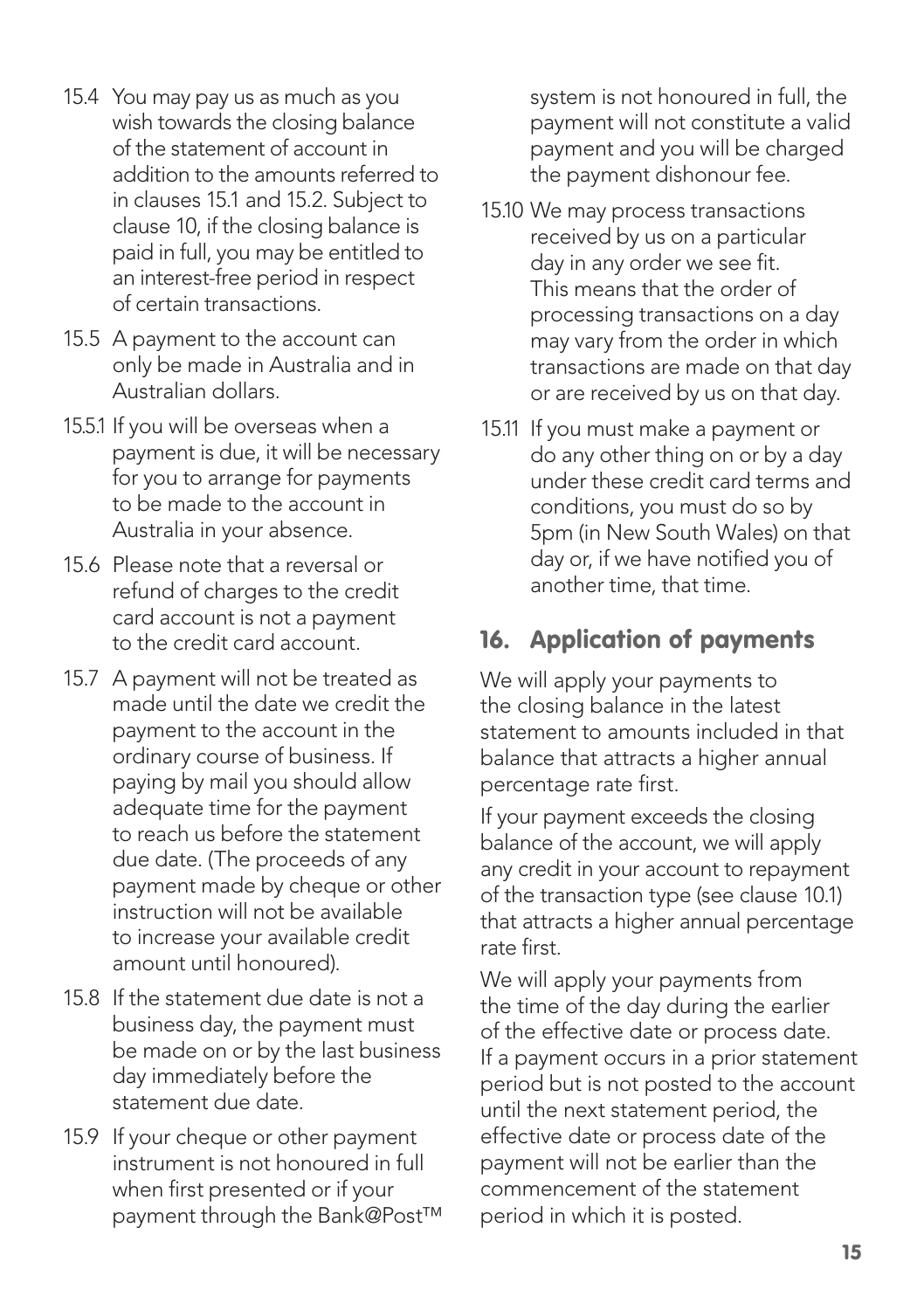# 17. Default

- 171 You will be in default under this contract if you:
	- fail to pay us any amount when it is due;
	- exceed your credit limit;
	- fail to comply with any of your other obligations under the contract; or
	- give us incorrect or misleading information in connection with this contract.
- 17.2 If you default we may (subject to clause 17.3)
	- cancel all cards;
	- require you to pay us on demand the outstanding balance of the account (including amounts which you become liable to pay under the contract and which are yet to be debited to the account);
	- exercise any other rights that the law gives us;
	- require you to pay us on demand all enforcement expenses we reasonably incur in the exercise of our rights against you, including legal fees.
- 17.3 Our right to take action against you under clause 17.2 may be subject to a requirement of the Credit Code that we first give you a notice requiring you to remedy the default. If so, you will be deemed to have failed to remedy the default specified in the notice if, at the end of the time allowed by that notice, you have remedied that default but have committed another of the same type.

17.4 If an obligation to pay us an amount under the contract becomes merged in a court order or judgement, you must pay us interest on that amount daily until paid at the Judgement Rate of interest determined by the Courts.

# 18. Cancellation of the card by us

- 18.1 Credit cards remain our property at all times.
- 18.2 We reserve the right to close any credit card account at any time:
	- without prior notice if:
		- i. we believe that use of the credit card or the credit card account may cause loss to you or to us (for example, if you are in default under the credit card contract or under the Conditions of use applicable to another credit facility provided by us to you);
		- ii. the credit card account is an inactive account;
		- iii. the credit limit has been exceeded. (Note that we may elect not to close a credit card account for this reason but the fact that we have elected not to do so on one or more previous occasions does not stop us from closing a credit card account whenever the credit limit has been exceeded); or

If the credit card account is closed, all credit cards issued in relation to that credit card account will also be cancelled.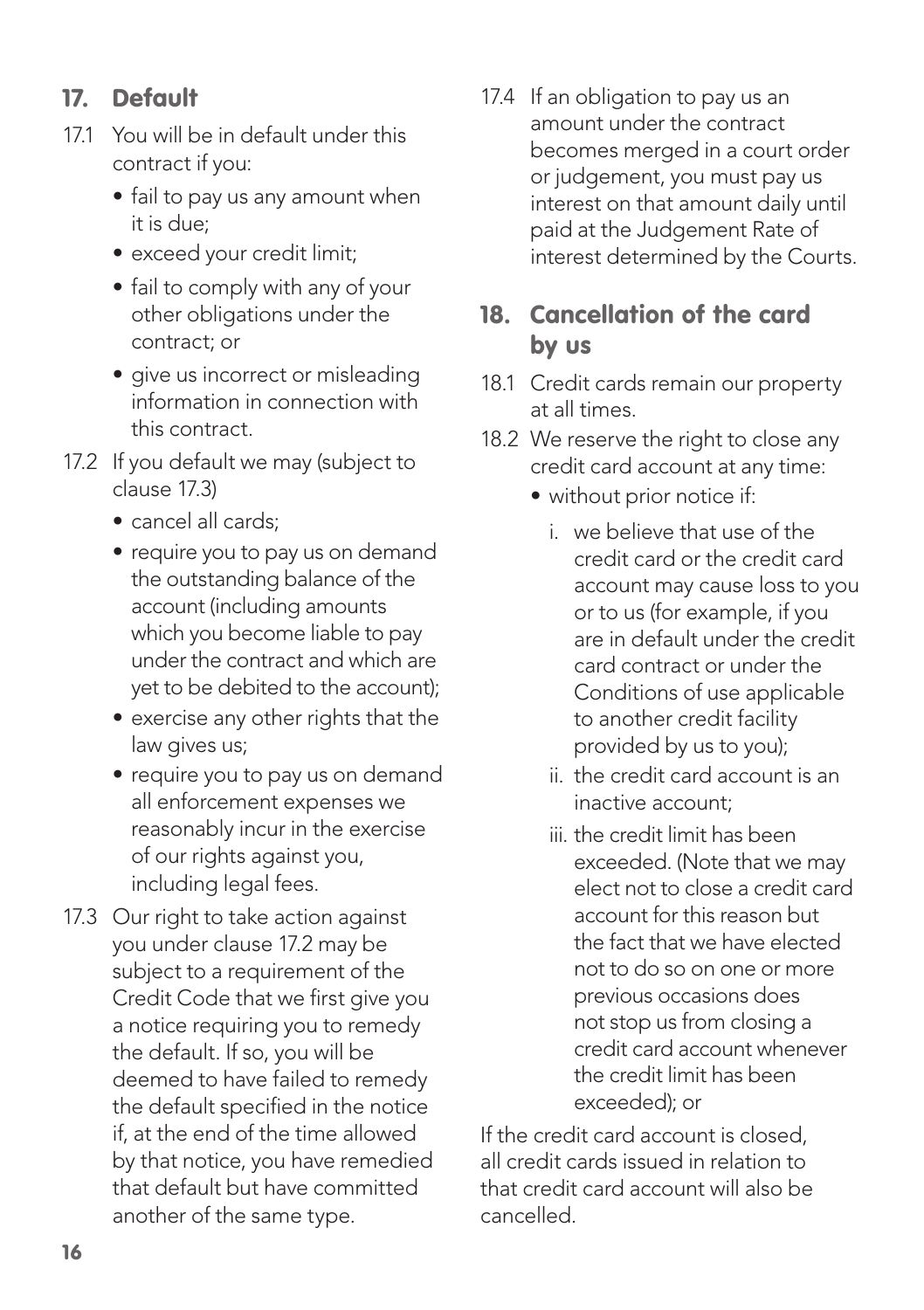- 18.3 If the credit card account has a credit balance when the credit card account is closed, we will:
	- credit the credit balance to any other account held by you with us, or send you a Bank cheque for the closing credit balance of the account (unless those funds have been remitted as unclaimed money in accordance with the law).
- 18.4 We will not cancel any individual credit card(s) without good reason. We reserve the right to cancel any credit card at any time without prior notice if:
	- we believe that use of the credit card may cause loss to you or to us; or
	- the credit card account has been closed.

### 19. Termination of the credit card contract by you

- 19.1 You may terminate the credit card contract at any time by making a request to us. If the credit card contract is terminated, all additional credit cards issued in relation to that credit card will also be terminated.
- 19.2 You may also terminate any additional credit card linked to the credit card contract at any time by making a request to us.
- 19.3 Our website contains information about ways you can submit your request to terminate your credit card contract.
- 19.4 We will process and give effect to your request as soon as

practicable. We may inform you of any further actions that you must undertake before your credit card contract can be terminated. Our website contains such information.

- 19.5 If the credit card account has a credit balance when the credit card account is closed, we will:
	- credit the credit balance to any other account held by you with us, or
	- end you a Bank cheque for the closing credit balance of the account

unless those funds have been remitted as unclaimed money in accordance with the law.

# 20. When a credit card has been cancelled

- 20.1 When we cancel a credit card or we receive instructions from you to terminate a credit card:
	- we will write to confirm cancellation details with you; and
	- the credit card (and any additional card) must not be used. To reduce the risk of identity fraud, please securely destroy the card. You should make all reasonable steps to retrieve additional cards from the additional cardholder.
- 20.2 You will continue to be liable for any of the following transactions on your account:
	- transactions made before we process your termination request;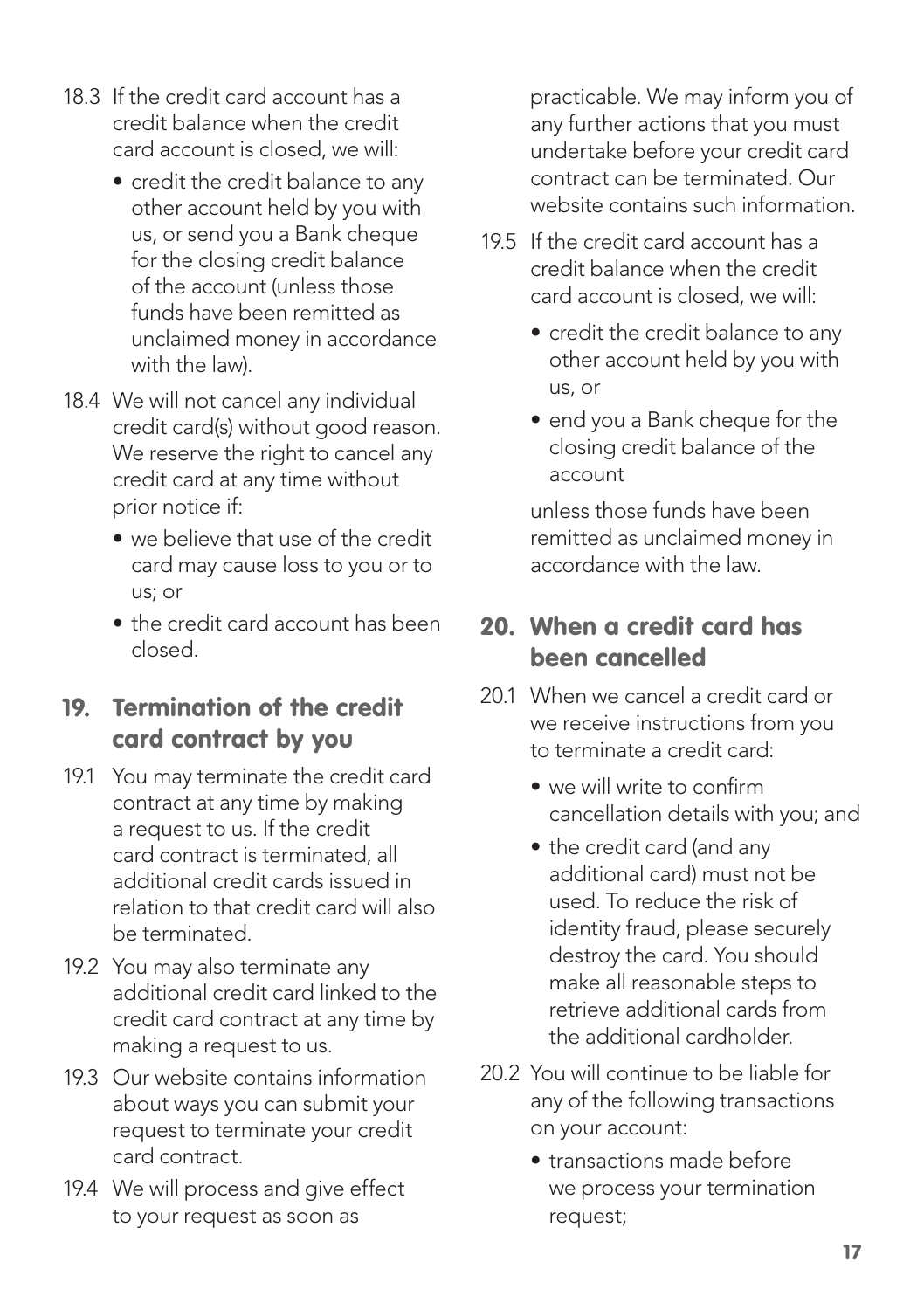- any transactions debited to the credit card account in accordance with any regular payment or any other authorised link to the credit card account until the regular payment or authority is cancelled in accordance with the credit card contract; and
- 20.3 you must continue to make payments to the credit card account in accordance with the credit card contract.
- 20.4 Any regular payment must be cancelled directly by you with the other party. See Conditions of use Accounts and access for other important information regarding regular payments.

# 21. Change of address

You must tell us by written notice, fax or telephone promptly if you change your address.

# 22. Changes to the contract

- 22.1 We may change the contract or any part of it at any time without your consent including:
	- changing the annual percentage rate;
	- changing the method of calculating the minimum monthly repayment;
	- changing the frequency of any payment;
	- changing the amount or frequency of payment of any fee or charge;
	- imposing a new fee or charge;
- reducing (but not increasing) the credit limit;
- changing the method of calculating or debiting interest, and
- introducing a default rate of interest.
- 22.2 We will give you notice of any change in accordance with any requirement of the Credit Code or any other Code or law which may apply. For example, we will give you:
	- notice of an increase in the annual percentage rate by writing to you or by newspaper advertisement no later than the day on which the increase is to take effect;
	- at least 20 days written notice of any change in the frequency or time for payment or change in our method of calculating the minimum monthly payment; and
	- at least 30 days (or such lesser period as may be set by the Credit Code) written notice of:
		- a) any change in the manner in which interest is calculated or the annual percentage rate is applied;
		- b) any change in the amount, frequency or time for payment of a credit fee or charge;
		- c) the imposition of a new fee or charge;
		- d) any other change to the contract which increases your obligations or reduces the time for any payment.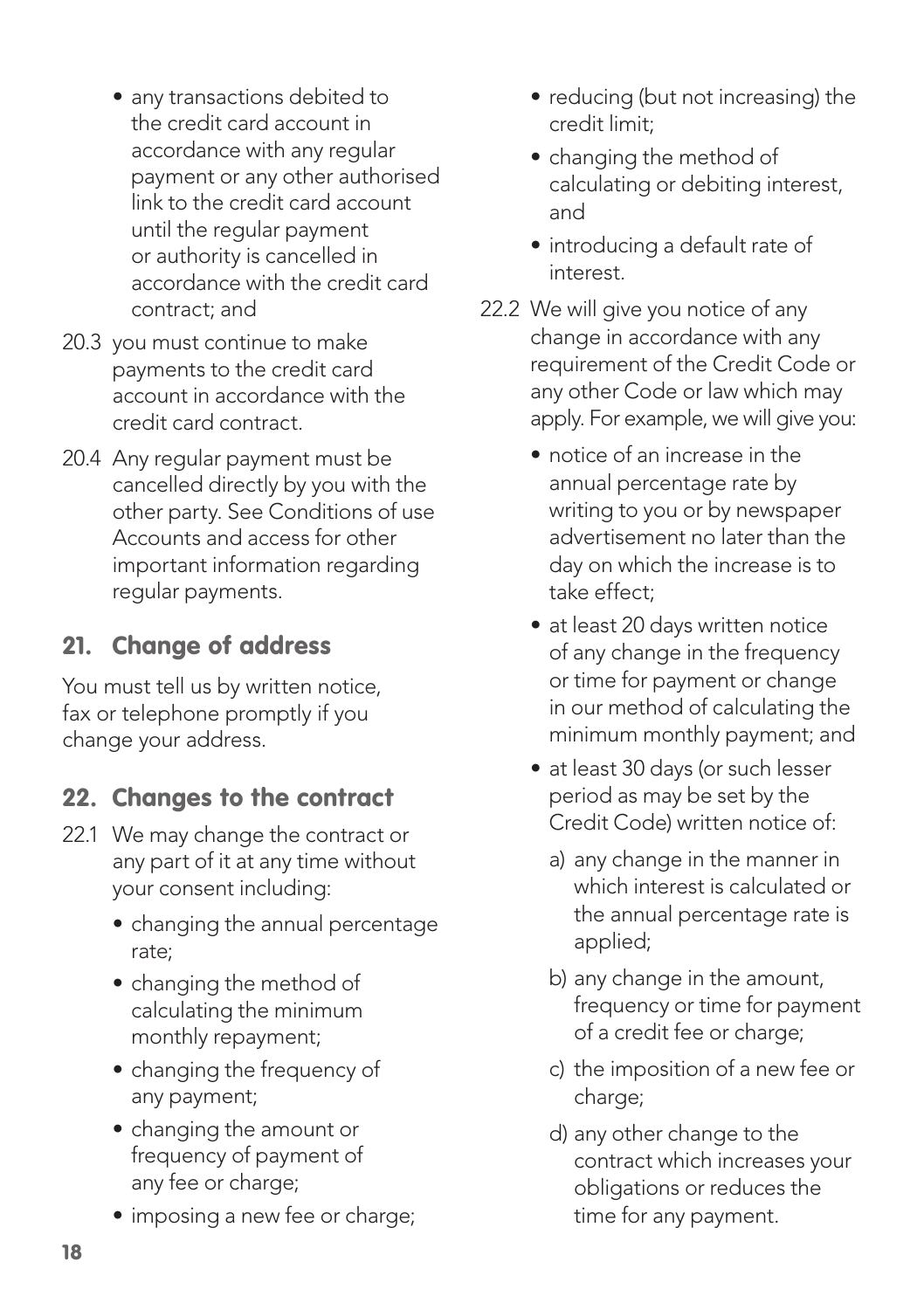22.3 We will supply information on current interest rates and fees and charges on request.

### 23. How we give you notices and other communications and documents

- 23.1 We may give you notices and other communications and documents relating to your credit card and this contract in any way allowed by law and the Customer Owned Banking Code of Practice.
- 23.2 Subject to any applicable legal requirements and any applicable provisions of the Customer Owned Banking Code of Practice, you agree that we may give you written notices and other communications and documents:
	- by post;
	- electronically (for example: by email, SMS text message, message or notification in internet banking or in our mobile banking application, publishing it on our website and notifying you that it is available);
	- by including it in or with a statement of account; or
	- by national media advertisement.
- 23.3 You may elect to receive notices and other communications and documents we are required to give you in writing in paper form by post at any time by changing your communication preference in internet banking or contacting us. If you make this election, you will also

be taken to have elected to receive statements of account in paper form by post and the Paper Statement Fee specified in the Financial Table will apply (see clause 13.2). If you have not given us electronic contact details, we may treat you as having elected to receive notices and other communications and documents in paper form by post until you provide electronic contact details to us.

23.4 Even when you have elected to receive notices and other communications and documents in paper form by post, we may also give them to you electronically.

# 24. Card renewal

We may automatically issue you and any additional cardholder with a replacement card whenever the current card expires at our discretion. The use of any replacement card is subject to this contract.

# 25. No waiver

We may, in our sole discretion, waive a fee upon any incidence of it being incurred, without prejudice to our right to change that fee or any other on any subsequent occasion that it is incurred.

# 26. Assignment

We may assign or otherwise deal with our rights under the contract without your consent and in any way we consider appropriate and you authorise us to disclose any information about the account to any person in connection with the assignment. You may not assign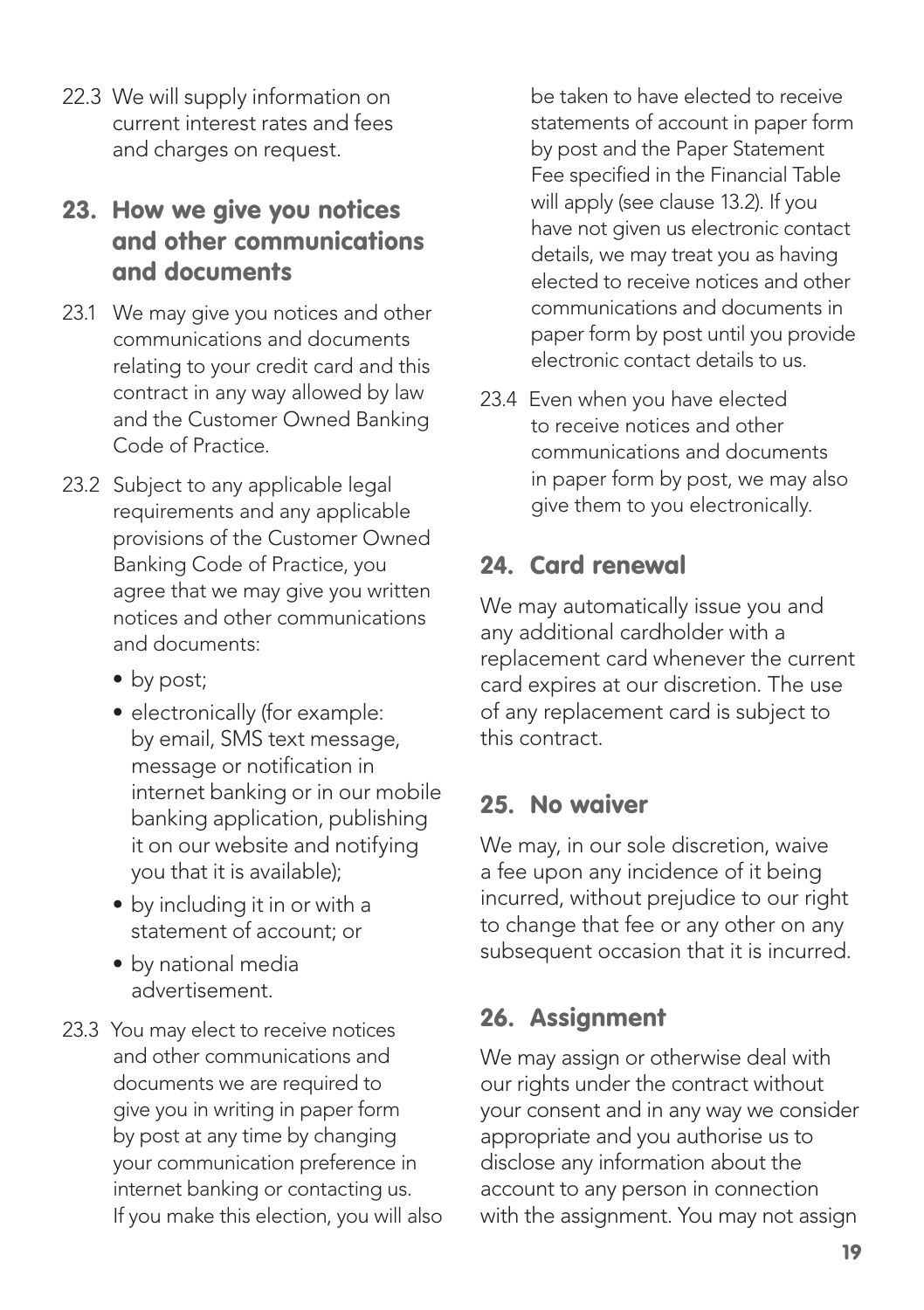or otherwise deal with your rights under this contract without our consent.

# 27. Commissions and related payments

- 27.1 Various amounts of commissions. fees and charges may be paid to or by us when you use your credit card. These include an amount, which may be received by us from a merchant or a merchant's bank for us paying debts incurred by you. This amount is unascertainable at the time of entering the credit card contract.
- 27.2 If you take out credit card insurance (a form of consumer credit insurance) we may receive a commission from your insurer for the introduction of insurance business. The commission is a percentage of the premium paid by you.

# 28. Evidence

You agree that a sales voucher or other record of a transaction provided to you by a merchant or ATM is admissible evidence of the transaction and of the amount shown, even if it is not signed by a cardholder, and that, unless the contrary is established, it is conclusive evidence.

# 29. Credit Code and other codes

29.1 If any provision of the contract is invalid or unenforceable under the Credit Code, it is to be severed from the contract without affecting the validity of the remainder.

- 29.2 The relevant provisions of the Customer Owned Banking Code of Practice apply to this contract.
- 29.3 We warrant that we will comply with the requirements of the ePayments Code.
- 29.4 You are generally entitled to lodge a dispute and seek the reversal of a transaction (sometimes referred to as a "chargeback") where you have used your Credit Card to acquire goods or services and the merchant has not provided you with the goods or services you paid for. Dispute processes and the reversals of transactions where the transaction was authorised by you is governed by the operating rules applicable to the Visa credit card scheme. You should notify us immediately if you wish to dispute a transaction as time limits apply.

# 30. Internet banking

30.1 Access to and the use of internet banking is governed by our Conditions of use Accounts and access document. If there is any inconsistency between that document and this document, the Conditions of use Accounts and access document will apply to the extent of that inconsistency in relation to your use of internet banking.

#### NOTE:

Internet banking transfers are irrevocable. If you use internet banking to make a transfer from your credit card account you do not have the right to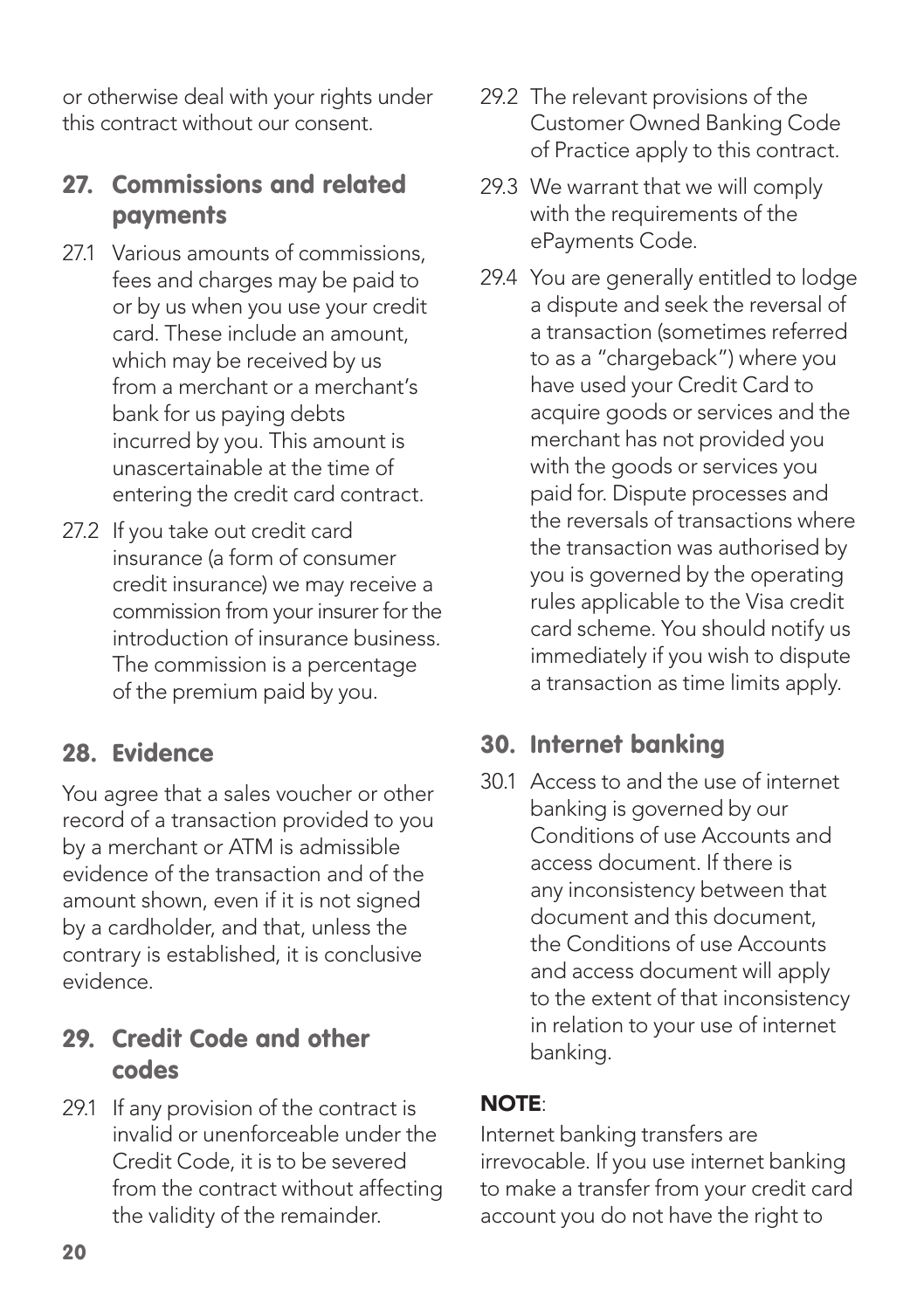reverse the payment or chargeback the transaction, notwithstanding that the recipient may have failed to deliver goods and/or services to you. (see the Conditions of use Accounts and access document for more information).

#### 31. BPAY®

31.1 This clause applies if you or an additional cardholder requests us to make a payment through the BPAY® Payments service and on your account. A request made by an additional cardholder is treated as having been authorised by you (see clause 4.2).

#### NOTE:

BPAY® payments are irrevocable. BPAY® payments for goods or services using your Credit Card will also be governed by the operating rules applicable to BPAY® as published by BPAY® from time to time. If you use your Credit Card to make a BPAY® payment you do not have the right to reverse the payment or chargeback the transaction, notwithstanding that the merchant failed to deliver the goods and/or services to you.

- 31.2 If there is any inconsistency between the BPAY® conditions of use and the Credit Card terms and conditions, the BPAY® conditions of use as set out in the Conditions of use Accounts and access brochure, will apply to the extent of that inconsistency.
- 31.3 The ePayments Code does apply in relation to BPAY® payments. Please refer to the Conditions of use Accounts and access document for the complete BPAY® conditions of use.

# 32. Information Statement

The Credit Code requires us to give you this statement. References in it to the "credit provider" are references to us (Teachers Mutual Bank Limited).

# Things you should know about your proposed credit contract

This statement tells you about some of the rights and obligations of yourself and your credit provider. It does not state the terms and conditions of your contract. If you have any concerns about your contract, contact your credit provider and, if you still have concerns, your credit provider's external dispute resolution scheme, or get legal advice.

# The contract

#### 1. How can I get details of my proposed credit contract?

Your credit provider must give you a precontractual statement containing certain information about your contract. The precontractual statement, and this document, must be given to you before:

- your contract is entered into; or
- you make an offer to enter into the contract whichever happens first.

#### 2. How can I get a copy of the final contract?

If the contract document is to be signed by you and returned to your credit provider, you must be given a copy to keep. Also, the credit provider must give you a copy of the final contract within 14 days after it is made. This rule does not, however, apply, if the credit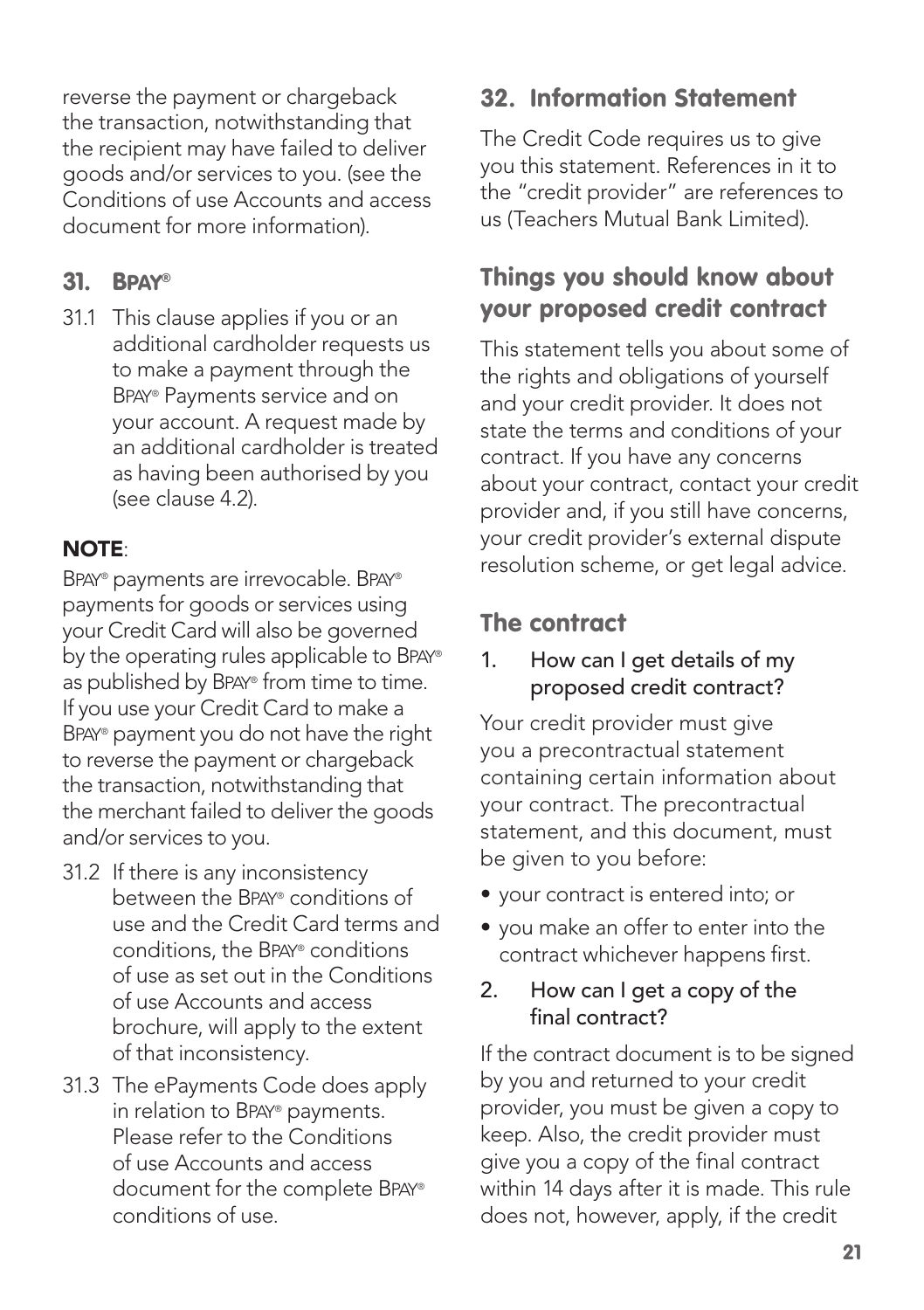provider has previously given you a copy of the contract document to keep.

If you want another copy of your contract write to your credit provider and ask for one. Your credit provider may charge you a fee. Your credit provider has to give you a copy:

- within 14 days of your written request if the original contract came into existence 1 year or less before your request; or
- otherwise within 30 days of your written request.

#### 3. Can I terminate the contract?

Yes. You can terminate the contract by writing to the credit provider so long as:

- you have not obtained any credit under the contract; or
- a card or other means of obtaining credit given to you by your credit provider has not been used to acquire goods or services for which credit is to be provided under the contract.

However, you will still have to pay any fees or charges incurred before you terminated the contract.

#### 4. Can I pay my credit contract out early?

Yes. Pay your credit provider the amount required to pay out your credit contract on the day you wish to end your contract.

#### 5. How can I find out the pay out figure?

You can write to your credit provider at any time and ask for a statement of the pay out figure as at any date

you specify. You can also ask for details of how the amount is made up. Your credit provider must give you a statement within 7 days after you give your request to the credit provider. You may be charged a fee for the statement.

#### 6. Will I pay less interest if I pay out my contract early?

Yes. The interest you can be charged depends on the actual time money is owing. However, you may have to pay an early termination charge (if your contract permits your credit provider to charge one) and other fees.

#### 7. Can my contract be changed by my credit provider?

Yes, but only if your contract says so.

#### 8. Will I be told in advance if my credit provider is going to make a change in the contract?

That depends on the type of change. For example:

- you get at least same day notice for a change to an annual percentage rate. That notice may be a written notice to you or a notice published in a newspaper.
- you get 20 days advance written notice for:
- a change in the way in which interest is calculated; or
- a change in credit fees and charges; or
- any other changes by your credit provider;

except where the change reduces what you have to pay or the change happens automatically under the contract.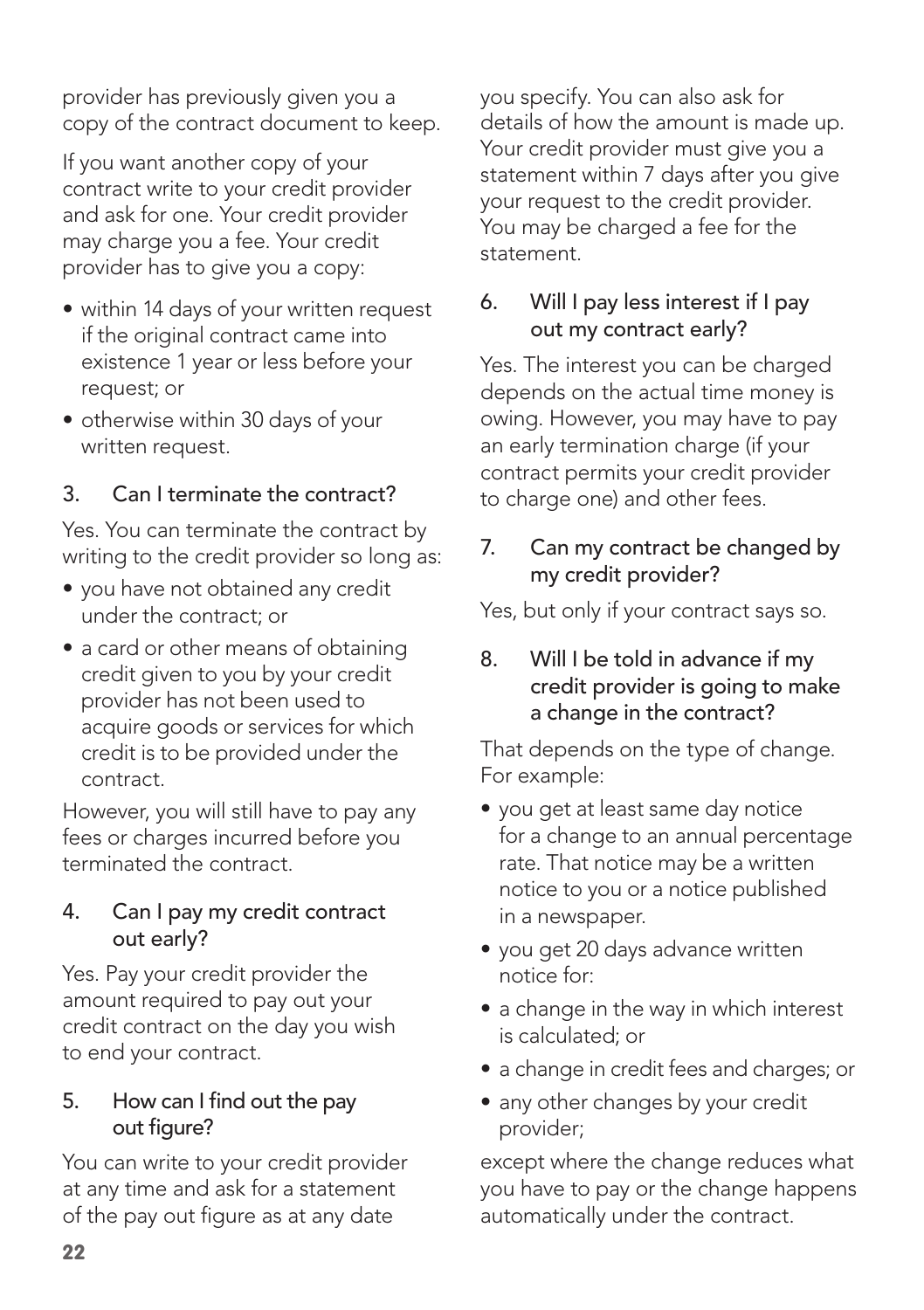#### 9. Is there anything I can do if I think that my contract is unjust?

Yes. You should first talk to your credit provider. Discuss the matter and see if you can come to some arrangement. If that is not successful, you may contact your credit provider's external dispute resolution scheme. External dispute resolution is a free service established to provide you with an independent mechanism to resolve specific complaints. Your credit provider's external dispute resolution provider is the Australian Financial Complaints Authority (AFCA). AFCA provides Fair and independent financial services Complaint resolution that is free to consumers.

| Website:    | www.afca.org.au                                     |
|-------------|-----------------------------------------------------|
| Email:      | info@afca.org.au                                    |
| Telephone:  | 1800 931 678 (free call)                            |
| In writing: | Australian Financial<br><b>Complaints Authority</b> |
|             | $GPO$ Box 3<br>Melbourne VIC 3001                   |

Alternatively, you can go to court. You may wish to get legal advice, for example from your community legal centre or Legal Aid.

You can also contact ASIC, the regulator, for information on 1300 300 630 or through ASIC's website at www.asic.gov.au.

#### **Insurance**

#### 10. Do I have to take out insurance?

Your credit provider can insist you take out or pay the cost of types of insurance specifically allowed by law. These are compulsory third party personal injury

insurance, mortgage indemnity insurance or insurance over property covered by any mortgage. Otherwise, you can decide if you want to take out insurance or not. If you take out insurance, the credit provider cannot insist that you use any particular insurance company.

#### 11. Will I get details of my insurance cover?

Yes, if you have taken out insurance over mortgaged property or consumer credit insurance and the premium is financed by your credit provider. In that case the insurer must give you a copy of the policy within 14 days after the insurer has accepted the insurance proposal.

Also, if you acquire an interest in any such insurance policy, which is taken out by your credit provider then, within 14 days of that happening, your credit provider must ensure you have a written notice of the particulars of that insurance.

You can always ask the insurer for details of your insurance contract. If you ask in writing your insurer must give you a statement containing all the provisions of the contract.

#### 12. If the insurer does not accept my proposal, will I be told?

Yes, if the insurance was to be financed by the credit contract. The insurer will inform you if the proposal is rejected.

#### 13. In that case, what happens to the premiums?

Your credit provider must give you a refund or credit unless the insurance is to be arranged with another insurer.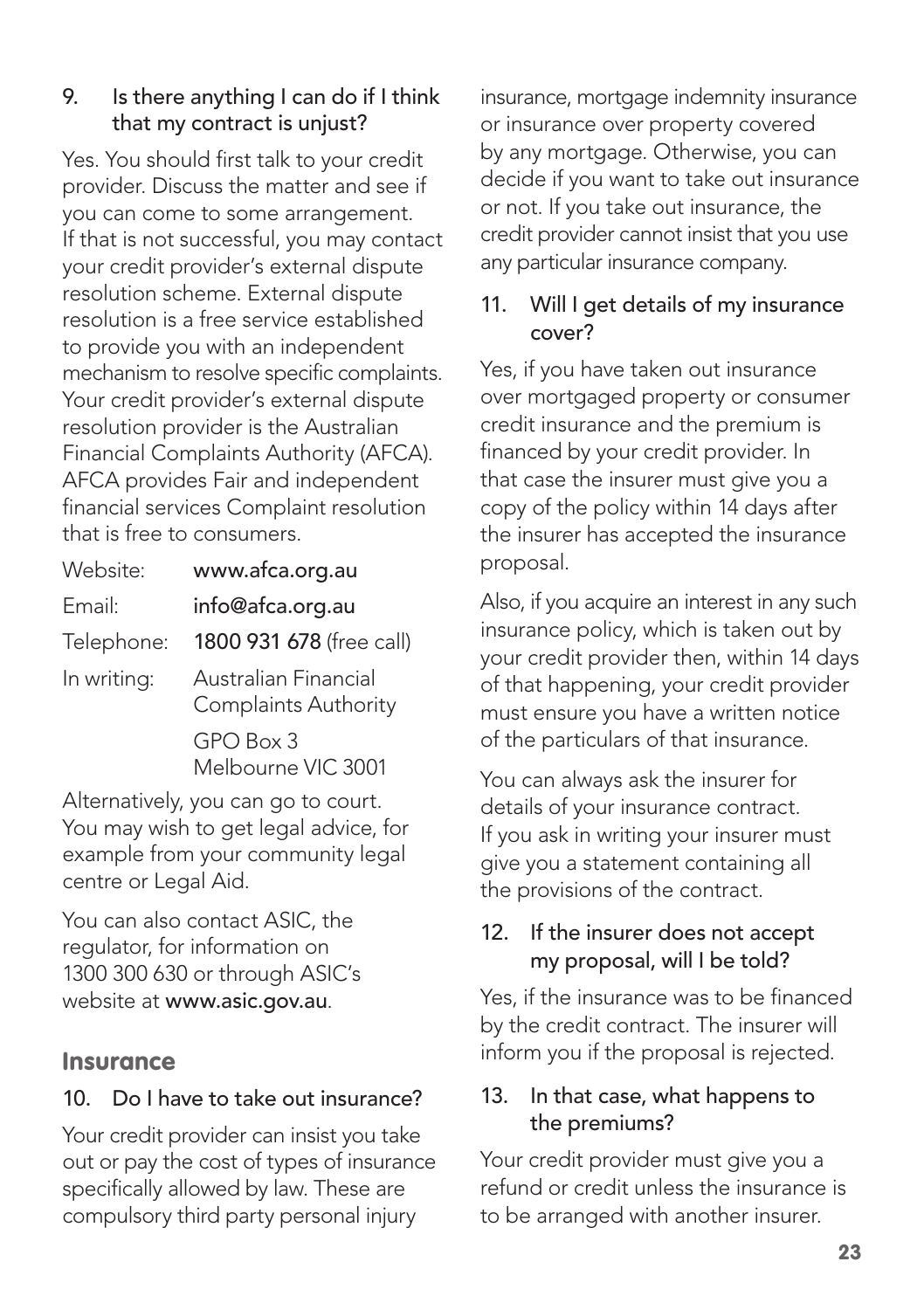14. What happens if my credit contract ends before any insurance contract over mortgaged property?

You can end the insurance contract and get a proportionate rebate of any premium from the insurer.

# **Mortgages**

15. If my contract says I have to give a mortgage, what does this mean?

A mortgage means that you give your credit provider certain rights over any property you mortgage. If you default under your contract, you can lose that property and you might still owe money to the credit provider.

#### 16. Should I get a copy of my mortgage?

Yes. It can be part of your credit contract or, if it is a separate document, you will be given a copy of the mortgage within 14 days after your mortgage is entered into. However, you need not be given a copy if the credit provider has previously given you a copy of the mortgage document to keep.

#### 17. Is there anything that I am not allowed to do with the property I have mortgaged?

The law says you cannot assign or dispose of the property unless you have your credit provider's or the court's permission. You must also look after the property. Read the mortgage document as well. It will usually have other terms and conditions about what you can or cannot do with the property. 18. What can I do if I find that I cannot afford my repayments and there is a mortgage over the property?

See the answers to questions 22 and 23.

Otherwise you may:

• if the mortgaged property is goods give the property back to your credit provider, together with a letter saying you want the credit provider to sell the property for you;

• sell the property, but only if your credit provider gives permission first;

OR

• give the property to someone who may then take over the repayments, but only if your credit provider gives permission first.

If your credit provider won't give permission, you can contact their external dispute resolution scheme for help.

If you have a guarantor, talk to the guarantor who may be able to help you.

You should understand that you may owe money to your credit provider even after mortgaged property is sold.

#### 19. Can my credit provider take or sell the mortgaged property?

Yes, if you have not carried out all of your obligations under your contract.

#### 20. If my credit provider writes asking me where the mortgaged good are, do I have to say where they are?

Yes. You have 7 days after receiving your credit provider's request to tell your credit provider. If you do not have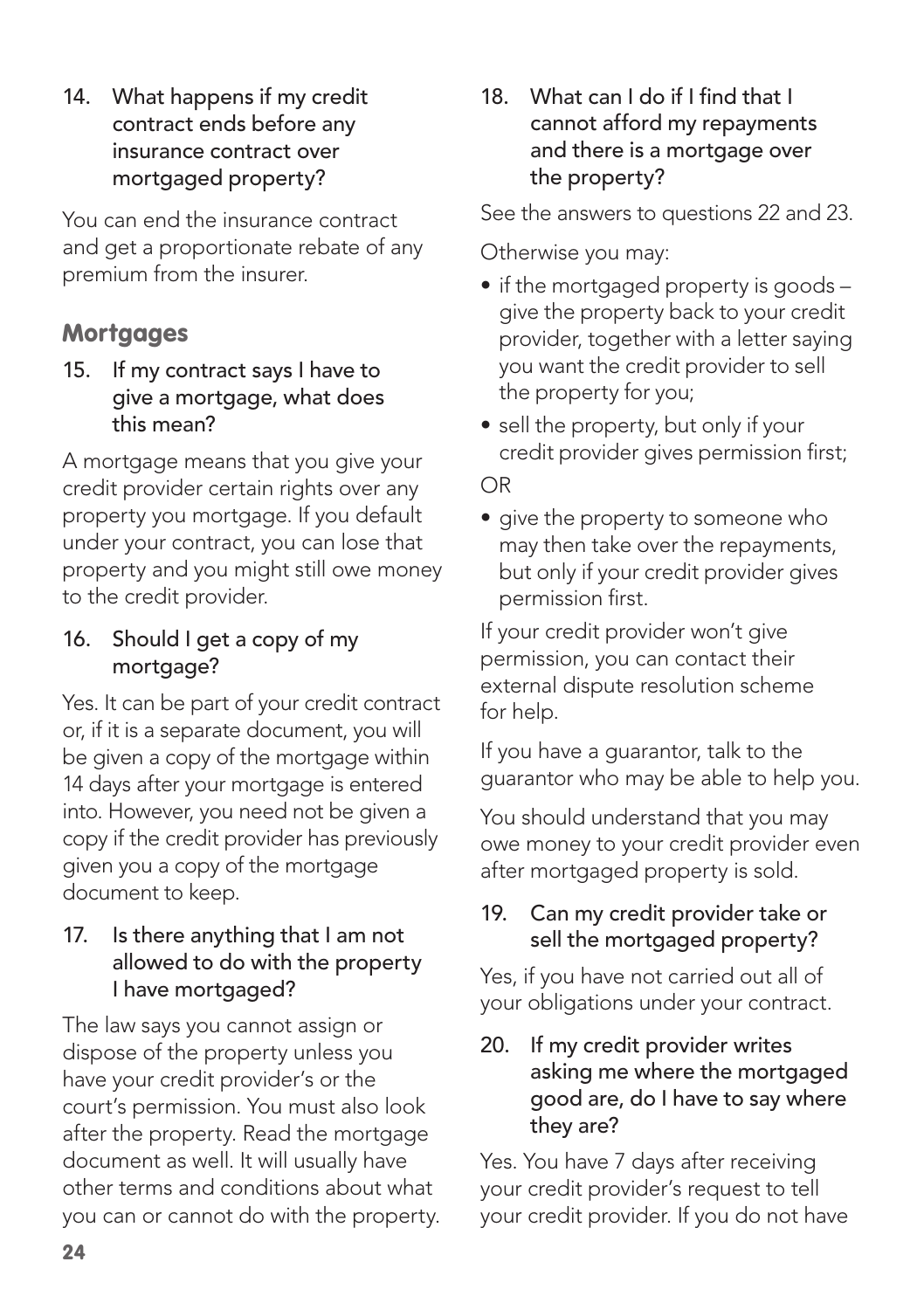the goods you must give your credit provider all the information you have so they can be traced.

#### 21. When can my credit provider or its agent come into a residence to take possession of mortgaged goods?

Your credit provider can only do so if it has the court's approval or the written consent of the occupier, which is given after the occupier is informed in writing of the relevant section in the National Credit Code.

#### 22. What do I do if I cannot make a repayment?

Get in touch with your credit provider immediately. Discuss the matter and see if you can come to some arrangement. You can ask your credit provider to change your contract in a number of ways, for example:

- to extend the term of the contract and reduce repayments; or
- to extend the term of your contract and delay payments for a set time;
- to delay payments for a set time.

# General

#### 23. What if my credit provider and I cannot agree on a suitable arrangement?

If the credit provider refuses your request to change the repayments, you can ask the credit provider to review this decision if you think it is wrong.

If the credit provider still refuses your request you can complain to the external dispute resolution scheme that your credit provider belongs to.

Further details about this scheme are set out below in question 25.

#### 24. Can my credit provider take action against me?

Yes, if you are in default under your contract. But the law says that you cannot be unduly harassed or threatened for repayments. If you think you are being unduly harassed or threatened, contact the credit provider's external dispute resolution scheme or ASIC, or get legal advice.

#### 25. Do I have any other rights and obligations?

Yes. The law will give you other rights and obligations. You should also READ YOUR CONTRACT carefully.

# **Complaints**

IF YOU HAVE ANY COMPLAINTS ABOUT YOUR CREDIT CONTRACT, OR WANT MORE INFORMATION, CONTACT YOUR CREDIT PROVIDER.

YOU MUST ATTEMPT TO RESOLVE YOUR COMPLAINT WITH YOUR CREDIT PROVIDER BEFORE CONTACTING YOUR CREDIT PROVIDER'S EXTERNAL DISPUTE RESOLUTION SCHEME. IF YOU HAVE A COMPLAINT WHICH REMAINS UNRESOLVED AFTER SPEAKING TO YOUR CREDIT PROVIDER, YOU CAN CONTACT YOUR CREDIT PROVIDER'S EXTERNAL DISPUTE RESOLUTION SCHEME OR GET LEGAL ADVICE.

EXTERNAL DISPUTE RESOLUTION IS A FREE SERVICE ESTABLISHED TO PROVIDE YOU WITH AN INDEPENDENT MECHANISM TO RESOLVE SPECIFIC COMPLAINTS.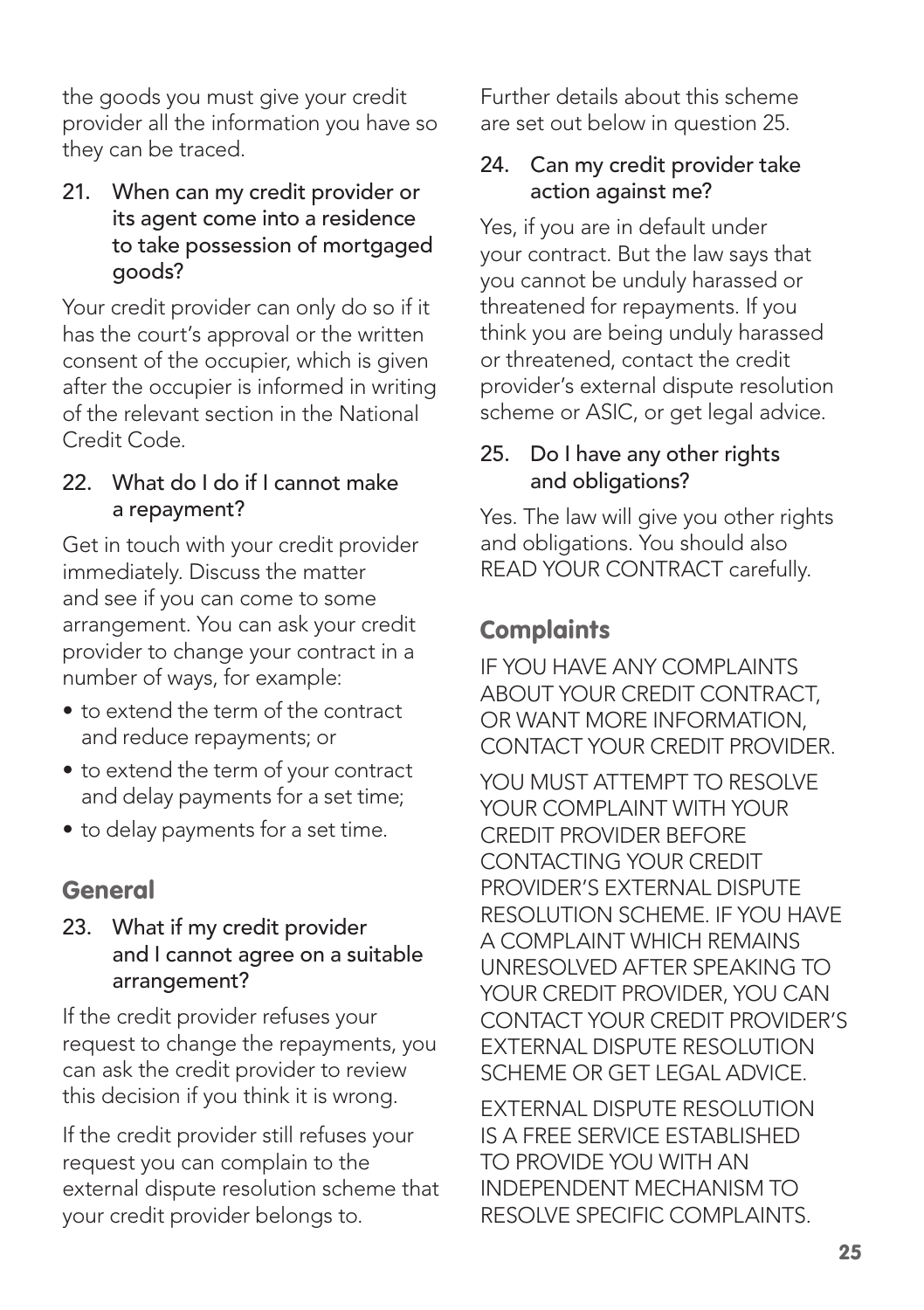YOUR CREDIT PROVIDER'S EXTERNAL DISPUTE RESOLUTION PROVIDER IS THE AUSTRALIAN FINANCIAL COMPLAINTS AUTHORITY (AFCA).

AFCA PROVIDES FAIR AND INDEPENDENT FINANCIAL SERVICES COMPLAINT RESOLUTION THAT IS FREE TO CONSUMERS.

| Website:                      | www.afca.org.au                                                                          |  |  |
|-------------------------------|------------------------------------------------------------------------------------------|--|--|
| Email:                        | info@afca.org.au                                                                         |  |  |
| Telephone:                    | 1800 931 678 (free call)                                                                 |  |  |
| In writing:                   | Australian Financial<br><b>Complaints Authority</b><br>$GPO$ Box 3<br>Melbourne VIC 3001 |  |  |
| PI FASE KEEP THIS INFORMATION |                                                                                          |  |  |

PLEASE KEEP THIS INFORMATION STATEMENT. YOU MAY WANT SOME INFORMATION FROM IT AT A LATER DATE.

#### Third Party Contact Details

Australian Financial Complaints Authority GPO Box 3 Melbourne VIC 3001 Telephone: 1800 931 678 (free call) Email: info@afca.org.au Web: http://www.afca.org.au/

Australian Securities and Investments Commission PO BOX 4000 Gippsland Mail Centre Victoria 3841 Telephone: 1300 300 630 Fax: (03) 5177 3999 Web: http://asic.gov.au/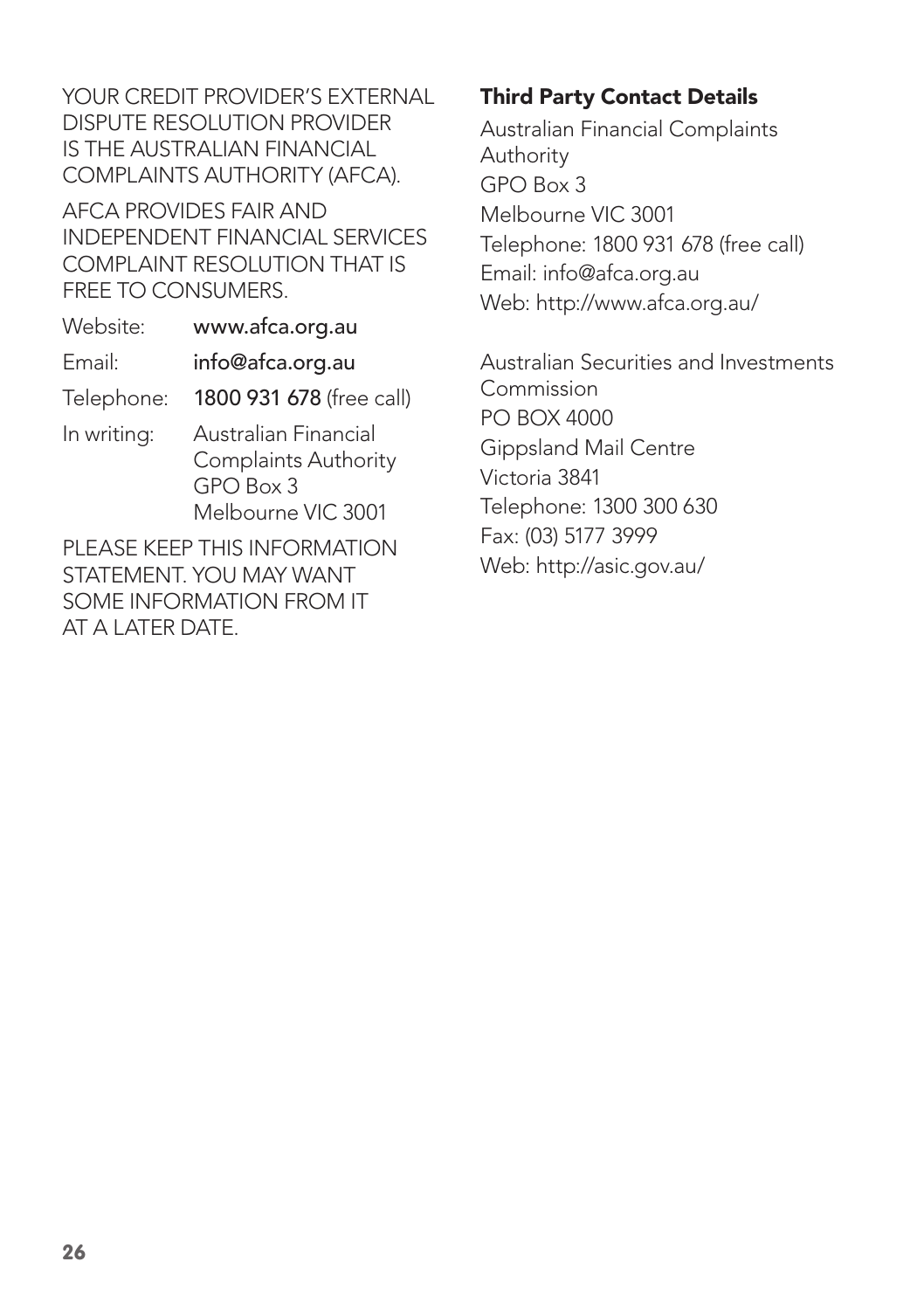This page was left intentionally blank